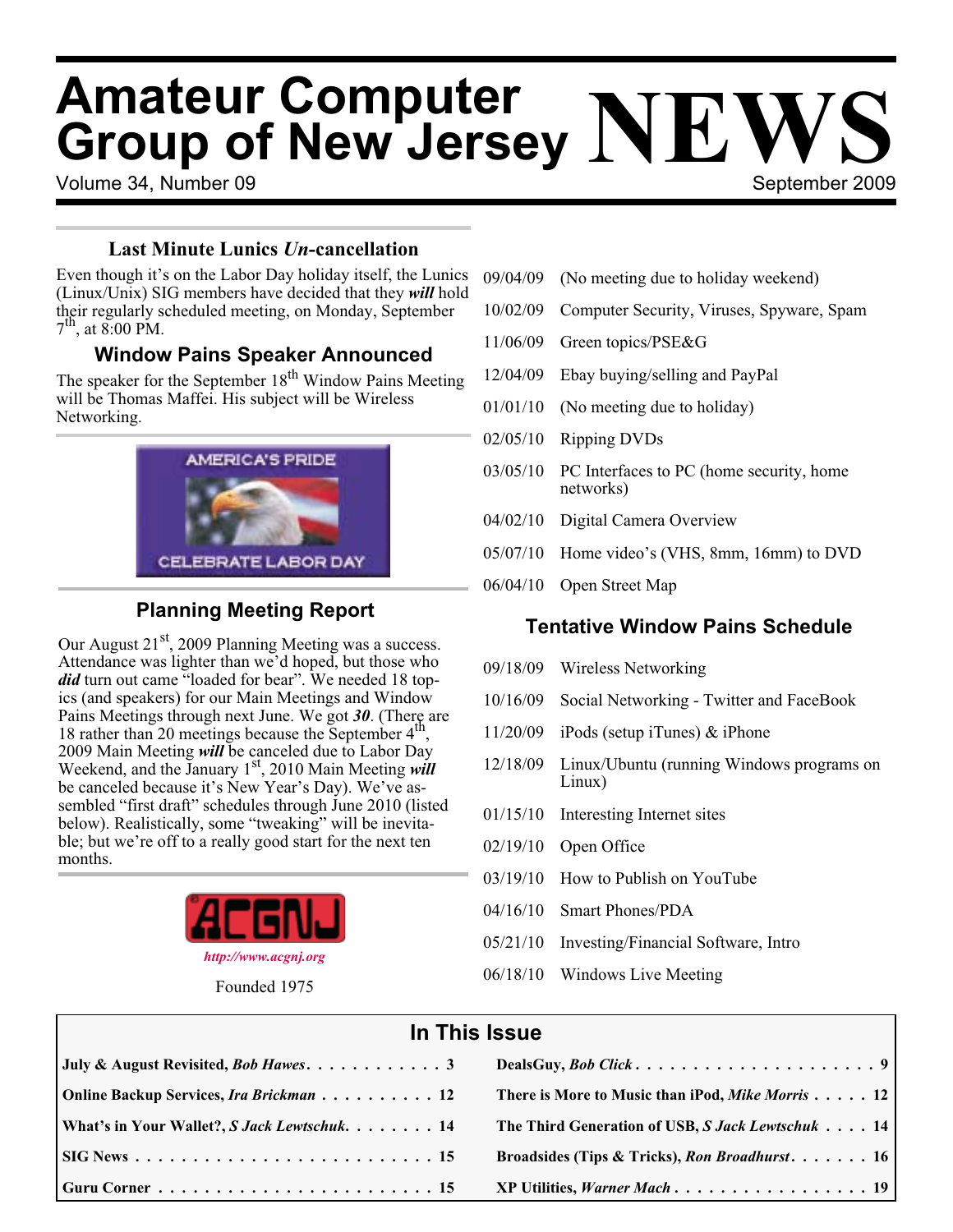#### **Officers, Directors and Leaders Officers Board of Directors**<br> **President Director Mike Redlich** (908) 246-0410 Director Emeritus President Mike Redlich (908) 246-0410 Director Emeritus Sol Libes (609) 520-9024 Vice President Paul Syers **Property** Through 2009 Gregg McCarthy Treasurer Malthi Masurekar (732) 560-1534 Arnold Milstein (908) 753-8036 Secretary Mark Douches (908) 889-2366 John Raff (973) 992-9002 Past President Evan Williams (908) 359-8070 Bob Hawes Through 2010 David McRitchie **Special Interest Groups Don McBride** (732) 560-0369 C Languages Bruce Arnold (908) 735-7898 Bill Farrell (732) 572-3481 Firefox Activity David McRitchie Lenny Thomas Genealogy Frank Warren (908) 756-1681 **Standing Committees** Investing Jim Cooper APCUG Rep. Frank Warren (908) 756-1681 Java Michael Redlich (908) 537-4915 Facilities John Raff (973) 992-9002 Layman's Forum Matthew Skoda (908) 359-8842 Financial Mark Douches (908) 889-2366 LUNICS Andreas Meyer Historian Historian Lenny Thomas NJ Gamers Gregg McCarthy Membership Mark Douches (908) 889-2366 VBA & Excel James Ditaranto (201) 986-1104 Newsletter Bob Hawes Web Dev Evan Williams (908) 359-8070 Trenton ComputerFest Mike Redlich (908) 246-0410 Window Pains John Raff (973) 992-9002 Vendor Liaison Arnold Milstein (908) 753-8036 Webmaster John Raff (973) 992-9002

# **ACGNJ News**

#### **Editor**

Barbara DeGroot 145 Gun Club Road Palmerton PA 18071 Tel: (570) 606-3596 bdegroot@ptd.net

**ACGNJ News** is published by the Ama- teur Computer Group of New Jersey, In- corporated (ACGNJ), PO Box 135, Scotch Plains NJ 07076. ACGNJ, a non-profit ed-<br>ucational corporation, is an independent computer user group. Opinions expressed herein are solely those of the individual author or editor. This publication is **Copy-**<br>**right** © 2009 by the Amateur Computer<br>**Group of New Jersey, Inc., all rights re-Group of New Jersey, Inc., all rights re- served. Permission to reprint with ap- propriate credit is hereby given to non-profit organizations.**

**Submissions:** Articles, reviews, cartoons, illustrations. Most common formats are ac- ceptable. Graphics embedded in the docu- ment must also be included as separate files. Fax or mail hard copy and/or disk to editor; OR e-mail to Editor. Always confirm. Date review and include name of word processor used, your name, address and phone *and* name, address and phone of manufacturer, if available.

**Tips for reviewers:** Why does anyone need it? Why did you like it or hate it? Ease (or difficulty) of installation, learning and use. Would you pay for it?

**Advertising:** Non-commercial announce- ments from members are free. Commercial ads 15 cents per word, \$5 minimum. Camera ready display ads: Full page (7 x 10 inches) \$150, two-thirds page  $(4\frac{1}{2} \times 10)$  \$115, half-page \$85, one-third \$57, quarter \$50, eighth \$30. Discount 10% on 3 or more con- secutive insertions. Enclose payment.

**Publication Exchange:** Other computer user groups are invited to send a subscription to ACGNJ at the address below. We will re- spond in kind.

**Address Changes** should be emailed to *membership@acgnj.org* or sent to ACGNJ at the address below.

**Membership**, including subscription: 1 year \$25, 2 years \$40, 3 years \$55. Additional family members: \$10 each per year. Student : 1 year \$20. Senior citizen (over 65) 1 year \$20, 3 years \$45. Send your name, address and payment to ACGNJ, PO Box 135, Scotch Plains NJ 07076.

**Typographic Note**: The ACGNJ News is produced using Corel Ventura 5. Font fami- lies used are Times New Roman (TT) for body text, Arial (TT) for headlines.

#### **E-Mail Addresses**

Here are the e-mail addresses of ACGNJ Officers, Directors and SIG Leaders (and the Newsletter Editor). This list is also at (*<http://www.acgnj.org/officers.html>*).

| Bruce Arnold         | barnold@ieee.org                     |
|----------------------|--------------------------------------|
| Jim Cooper           | jim@thecoopers.org                   |
| Barbara DeGroot      | bdegroot@ptd.net                     |
| Mark Douches         | pcproblems@pobox.com                 |
| David Eisen          | ultradave@gmail.com                  |
| <b>Bill Farrell</b>  | wfarr18124@aol.com                   |
| Manuel Goyenechea    | Goya@acgnidotnetsig.org              |
| <b>Bob Hawes</b>     | bob.hawes@acgnj.org                  |
| Sol Libes            | sol@libes.com                        |
| Malthi Masurekar     | masureka@umdnj.edu                   |
| Don McBride          | don@mcbride.name                     |
| Gregg McCarthy       | greggmajestic@gmail.com              |
| David McRichie       | dmcritchie@hotmail.com               |
| Andreas Meyer        | lunics@acgnj.org                     |
| Arnold Milstein      | mrflark@yahoo.com                    |
| John Raff            | $\overline{\text{iohn}(a)}$ raff.com |
| Mike Redlich         | mike@redlich.net                     |
| Matt Skoda           | som359@aol.com                       |
| Keith Sproul         | ksproul@noc.rutgers.edu              |
| Paul Syers           | paul.syers@acgnj.org                 |
| Lenny Thomas         | lenny.thomas@acgnj.org               |
| <b>Scott Vincent</b> | scottvin@optonline.net               |
| Frank Warren         | kb4cyc@webwarren.com                 |
| Evan Williams        | ewilliams@collaboron.com             |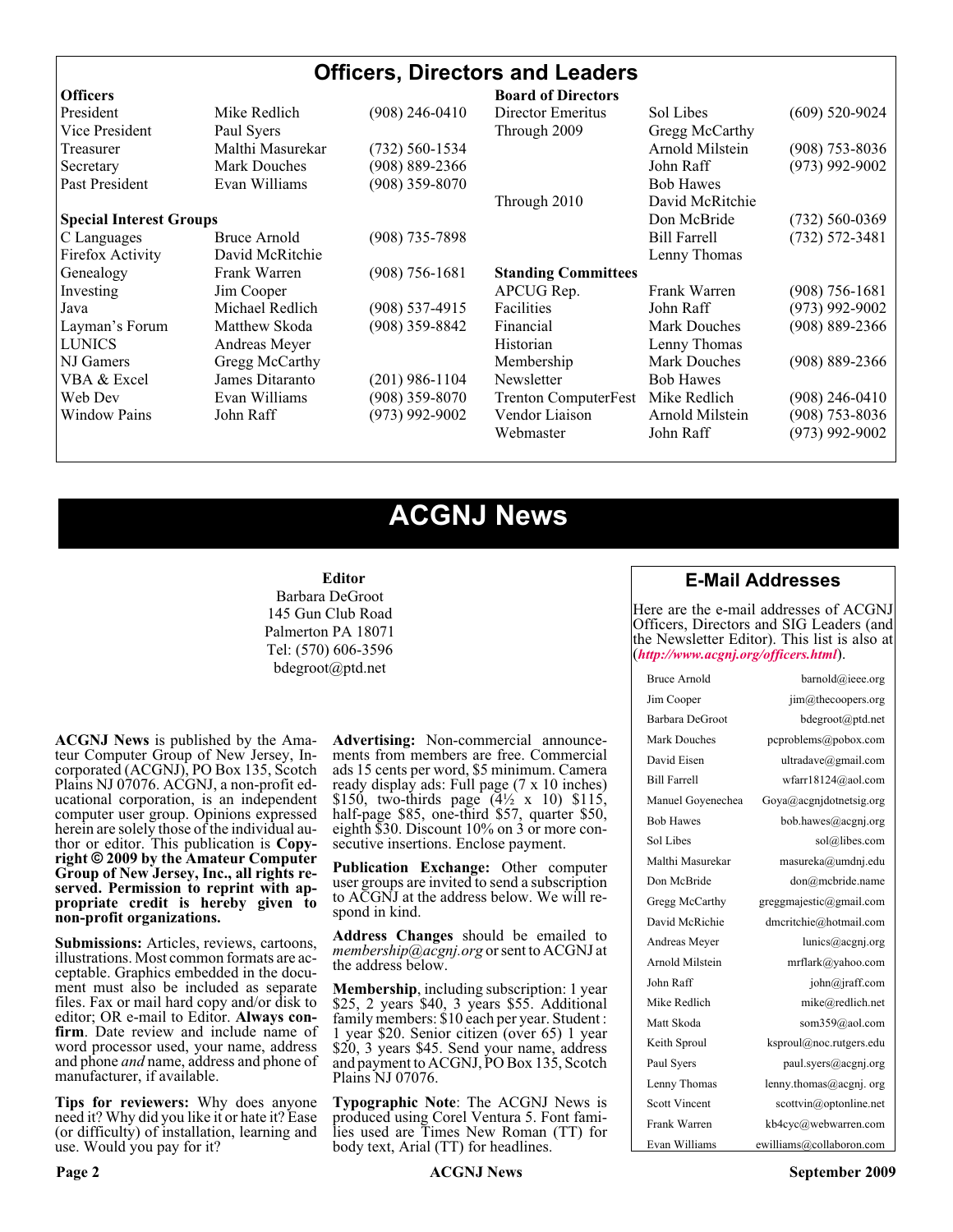# **July & August Revisited**

I missed our Anniversary. If I had a wife, and I said that to her, I'd be in *deep* trouble. Fortunately (or, I guess, *un*fortunately for *me*, personally), I'm not married. So I'll be spared that particular trauma; but then, exactly *what* anniversary did I miss? Why, my 50<sup>th</sup> article for this newsletter, of course. (As you'll see below, the July and August named in our title do *not* refer to those months themselves; but rather to the two summer 2009 newsletters that I constructed this year. They messed up my count). Anyway, this particular article now counts as my 51<sup>st</sup> "official" submission. Three months ago, in *Two Days in May*, I laid out my future schedule in such a way that my article for *this* issue would have been my fiftieth. (I took up a good portion of page 6 in our June 2009 issue describing those plans. Please refer back there if you want more details than just the brief recap I'm giving here). At that time, I said that I'd count *The Last Amendment* in our July 2009 issue as my 49<sup>th</sup> article; and (with the By-Laws taking up a whole lot of room) I had *no* plans to add content that was original with me to the August issue.

So what happened? Well, I had a "hole" in August. To fill it, I resurrected some newsletter related material I'd shown as part of the Scribus demonstration that I gave at our June  $5<sup>th</sup>$ , 2009 Main Meeting. Since that material described various fonts used in ACGNJ newsletter mastheads, I called my filler piece *Fun With Fonts*. Once I'd used up those re-runs,

however, it still "needed something"; and I did, in fact, have more that I could include, mostly involving fonts and newsletters in one way or another. Having added that stuff, though, I could no longer pretend that *Fun With Fonts* wasn't an original article, and thus worthy of being counted as number 50. Actually, as you'll see, it's really *very* suitable for that honor.

So, what's so special about *Fun With Fonts*? Well, it's complex. *Way* complex. All of my previous submissions have consisted of just one single DOC file. (On those rare occasions when I sent two submissions in the same month, that would have involved just two DOC files). This month, for the *first* time *ever*, I'm submitting an image file to go with my DOC file. Don't get me wrong. I *have* sent images to Barbara (our editor) before; but that was in the course of general newsletter "business", not specifically as part of any previous article I'd written. To send Barbara just the contents of *Fun With Fonts* would have required *twenty* DOC files and *twenty-two* image files; and that would have carried only the raw information. The *structure* of *Fun With Fonts* required 24 text frames (some linked together), 22 image frames, and 17 *empty* frames. (Those are text frames which contain no text, but which have been given a solid white background). When placed "on top" of another frame, they cover over (and thus make disappear) any unwanted details or blemishes. Actually, I may have missed a few

| Continued above right                                                                                                                 | Continued below left                                                                                                                                                                                                                                                                                  |
|---------------------------------------------------------------------------------------------------------------------------------------|-------------------------------------------------------------------------------------------------------------------------------------------------------------------------------------------------------------------------------------------------------------------------------------------------------|
| <i>more</i> of those frames. By design, they're <i>invisible</i> when in<br>use. So it's kind of hard to count them "after the fact". | better, I intended to re-use those metaphors again this year<br>in both of the summer newsletters that I planned to produce<br>$\alpha$ 111 $\alpha$ 100 $\alpha$ 1 $\alpha$ 1 $\alpha$ 1 $\alpha$ 1 $\alpha$ 1 $\alpha$ 1 $\alpha$ 1 $\alpha$ 1 $\alpha$ 1 $\alpha$ 1 $\alpha$ 1 $\alpha$ 1 $\alpha$ |

Now, the main reason for that complexity is because *Fun With Fonts* was thrown together at the last minute from a hodge podge of mostly preexisting parts. If I'd been planning it from scratch, I could have consolidated a lot of the images and text; but in the end, I think it *still* would have been *too* complicated for submission to somebody else. Thus, it wouldn't have existed *at all* if it hadn't been assembled for a newsletter that was also edited by me. That makes it unique, and thus eminently qualified to be enshrined as my "official" 50<sup>th</sup> article. (Actually, *Fun With Fonts* isn't even *close* to being the most elaborate publishing project I've ever done, especially if you include presentations; but I think it will hold the ACGNJ newsletter record for a while). I'll have more to say about *Fun With Fonts* near the end of the *August In Detail* sub-section below, and also in *Appendix II: The Banner* and *Appendix III: A Contest*; but lets not get ahead of ourselves. We'll continue by "taking it from the top".

Scribus, my desktop publisher, is a free Internet download. Therefore, unlike a desktop publishing program that comes on a CD or DVD with plenty of room to spare, it *can't* include extras (such as whole bunches of clip art). In my End-of-June 200**8** Supplement, I used two clichés describing typical summer activities: "catching some rays" and "riding the wild surf". Not having thought of anything

in both of the summer newsletters that I planned to produce "all by myself". Therefore, just about the first thing I did was to ask Barbara to look through *her* extensive collection of clip art for illustrations that combined computers with those two concepts. She came up with four images, all very good. I needed one for my July "cover" and one for my August "cover", so that left me two extras for use as "fillers". On my own, I searched the web and found a lot of stuff; but not much that I really liked, except for a girl relaxing on a tube in a pool. Sadly, she wasn't holding a computer, or doing anything else even remotely computer related. Happily, I was able to fit her in by having a computer hold *her*, instead. (She's displayed in a monitor on page 7 of the August issue).

I had three purposes for my summer newsletter issues: First, to advertise the club's schedule of summer activities. Second, to provide permanent reference copies of the club's latest Constitution and By-Laws. Third, to try out my new experimental "two column/half page" layout; and see if it looked as good in real life as it did in my imagination. The idea was to keep the "reduced eye movement" readability of the two column format, but to wrap the columns every half page instead of every full page. That way, an  $8\frac{1}{2}$  by 11 inch printed version of the newsletter would look and read pretty much the same, except that the columns would be shorter (which might actually *increase* their readability). Whereas the PDF version of the newsletter (when displayed *Continued on page 4*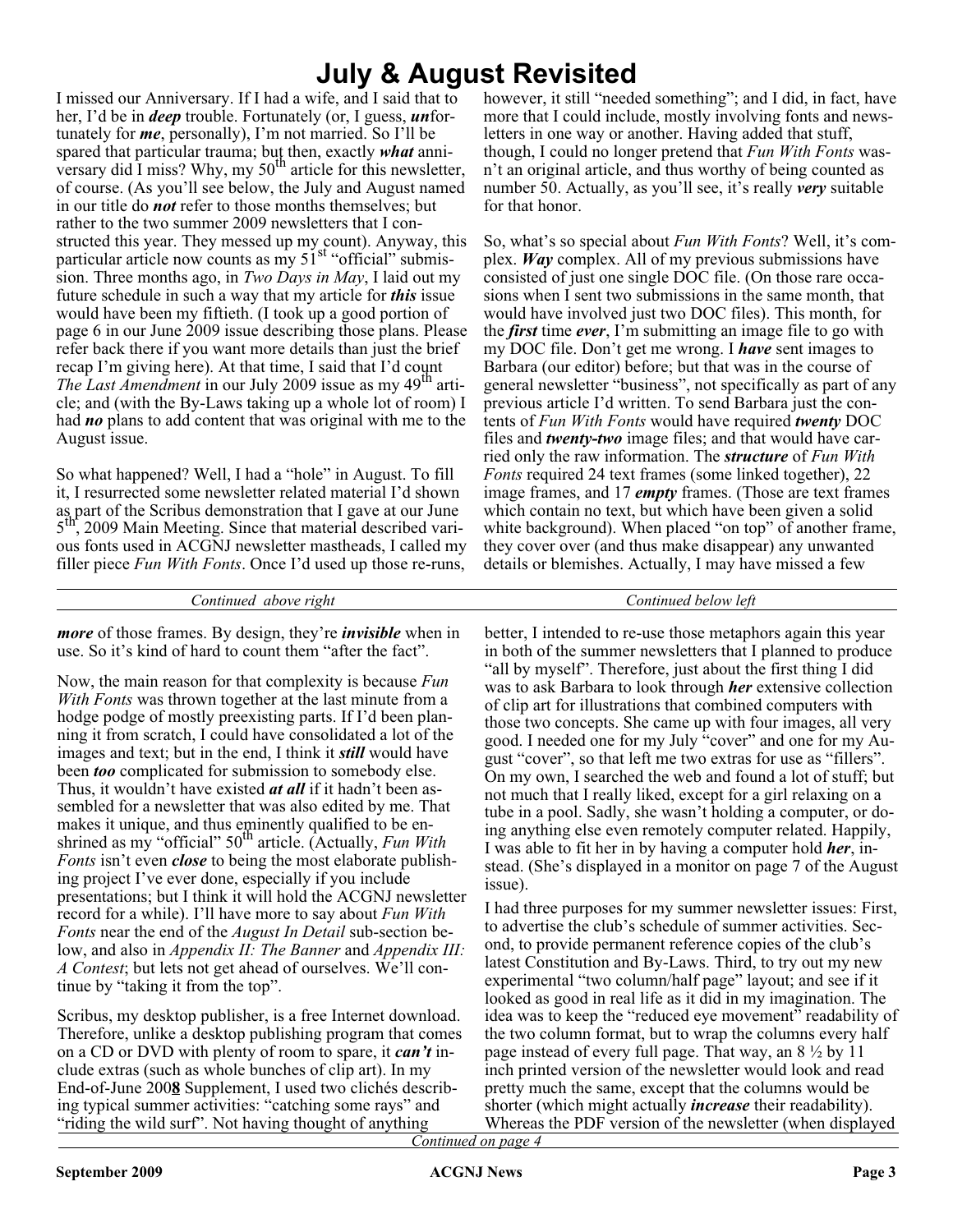on a full size computer monitor) could be read from top to bottom in complete half pages, using only the down-arrow key, with *no* jumping around necessary.

There *is* some loss of content per page involved, though. A typical "middle" page (with no images) of a traditionally laid out newsletter might have a half inch margin and a quarter inch "Title + Continued" black bar on top, a quarter inch footer area plus a final half inch margin on the bottom, and two side-by-side text columns in the center, each 3.6 inches wide and 9.5 inches tall. My new format would add a quarter inch "Continued" bar in the middle of that page, leaving room for two new pairs of side-by-side text columns (one set above that new bar and one set below it). Thus, there would now be *four* text columns on said page, each 3.6 inches wide but only 4.6 inches tall. That adds up to a height loss of .6 inches per page. In a multi-page document, that could make a significant difference. Fortunately, there's some "wiggle room" available, both in the placement of the various elements on the page, and in the spacing of the text itself. (More about that later).

Note: To properly follow *July In Detail* (and *August In Detail* when we get to it), you really should open a second instance of your PDF reader and display that issue as well, so you can "jump back and forth" as needed. However, while *I* personally find these details interesting, I realize that not everybody else will. Therefore, if you were to skip

*Continued above right Continued below left*

9.04). Then, I imported the updated document into Scribus version 1.3.3.12 (also running under Ubuntu 9.04). That's when I hit my first "learning curve".

Here, I have to back-track a bit. Scribus handles images and text differently. As I mentioned a few paragraphs ago, I put a "cover" image at the top of the left hand column on page 1. To do that, I first pulled down the Scribus "Insert" menu and selected "Image Frame". Next, I free hand swiped an empty image frame box in my on-screen "page", putting it more-or-less where I wanted it. (Later, I could adjust its exact size & location to within 1/10,000 of an inch). Then, I right-clicked inside that new empty image frame to get yet another menu, from which I chose "Get Image...". That popped up a window labeled "Open", which let me browse drives and directories to locate and select my image file. Finally, my image appeared inside my image frame, where I tweaked it until it looked exactly right.

Except that it *wasn't* really there. Scribus doesn't import the actual image into its working file. It just makes a pointer. You can easily verify this by deleting or just renaming your image file. Do that, and the picture inside your Scribus image frame will disappear. Edit your source file outside of Scribus, using any image editor you choose, and the picture inside of Scribus will change, too. Only when you produce your final output file (PDF or otherwise) does Scribus actually import the contents of your image file. For text, it's the opposite. When you right-click inside an empty right down to *Appendix I: Fan Mail* (containing an influential reader's reaction), I'd be disappointed; but I'd understand.

#### **July In Detail**

Now, let's talk specifics. In the July 2009 issue, page 1 isn't obviously split into half pages, but the "cover" image takes up most of the top left column, and the text on both sides is divided into several smaller sections, so it's easily readable when scanned from top to bottom. Page 2 is my version of Barbara's "boilerplate" page, which hardly ever changes. Anyway, it's *already* in a half page format. Page 3 just naturally split itself into two half pages. *About This Issue*, on top, is a 378 word editorial written by me. (As its title implies, its content refers only to the issue at hand, so I *didn't* count it as an article). *Brief SIG Information*, on the bottom, is just exactly what it says it is. (Since it's composed entirely of club information recycled from previous newsletters, I didn't count it as an article, either).

*The Last Amendment*, taking up pages 4 through 8, is my "official"  $49<sup>th</sup>$  article, and the first multi-page document to be laid out in my half page format. It was also a *big* learning experience. It was originally written in December 2008, but never published. The first thing I had to do was re-write it to include details of the May 2009 By-Laws amendments. I did that in the word processor that I'm currently using, OpenOffice.org Writer version 3.0.1 (running under Ubuntu

text frame and choose "Get Text...", the contents of the file you select will immediately be imported into Scribus and stored internally. (Here we should emphasize that when Scribus says "text", it doesn't discriminate. It means any file containing readable characters, from ASCII plain-vanilla TXT files to highly formatted cutting edge word processor files).

Digressing further: As I've mentioned in previous articles, I edited a train club newsletter from the late eighties until the mid nineties. During that period, I upgraded to a "more modern" DOS desktop publisher several times. Each was sold under a different name, and each *did*, in fact, contain improvements; but each was also obviously descended from the *same* common ancestor. (I've always wondered what the "inside story" was). I also had several word processors at that time, but I hardly ever used anything other than WordStar for DOS. WordStar had several tricks that I've never seen duplicated by any other program. My favorite was the ability to switch from regular to "column" mode. There, you could do cut-and-paste type operations on vertical text selections. I worked a lot with space delimited text files (containing columns of numbers, names, etc). Column mode came in really handy there.

Another WordStar feature I often used would let me set *any* line height I wanted for empty lines. Thus, I could squeeze lots of information on to a single page by using only *very* tiny (but still perceptible) separator lines between para-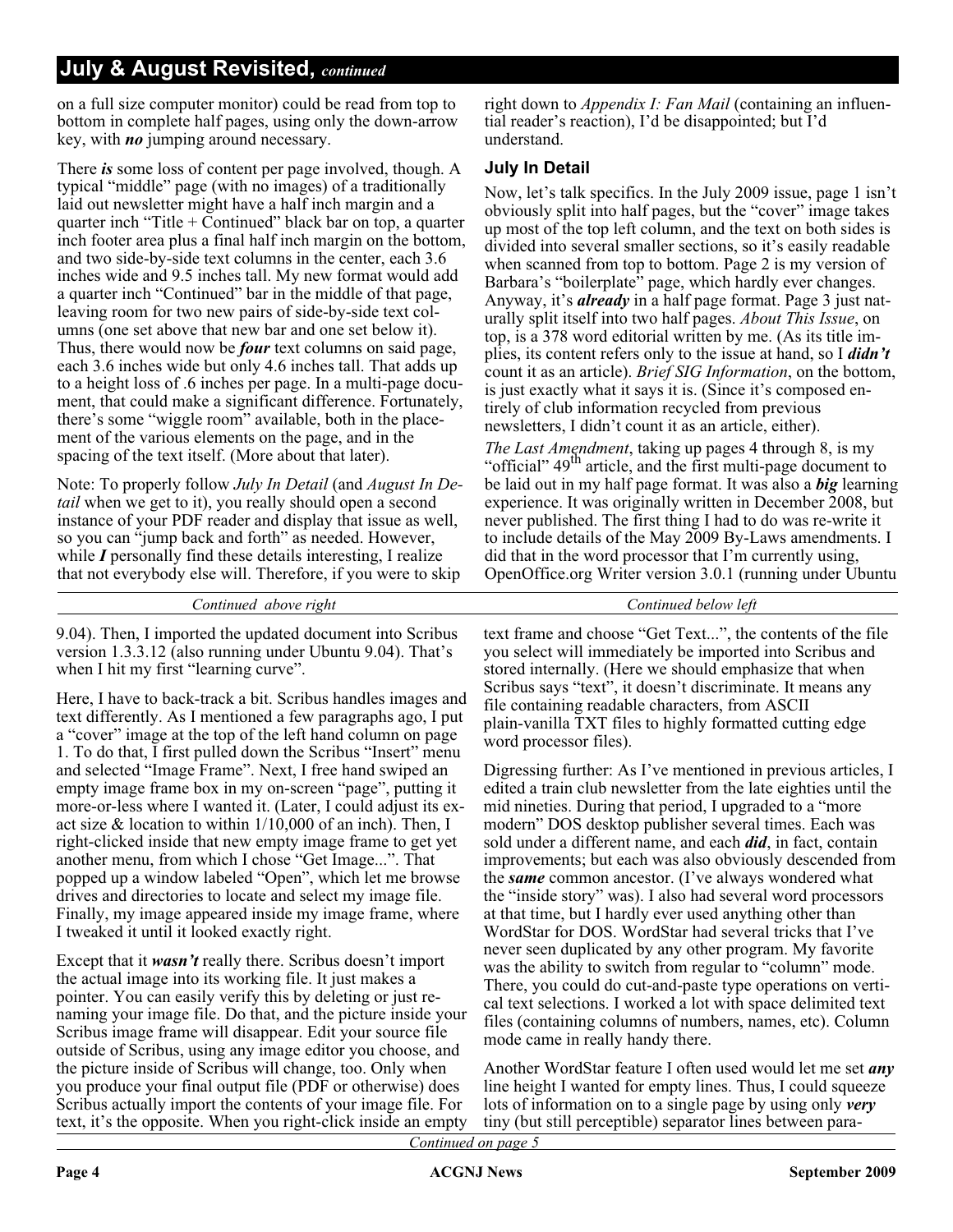graphs. With other word processors, I had to resort to a different method: a small "space above" paragraph setting and *no* blank lines at all. I figured that out *at least* fifteen years ago. Yet it took a year of intermittent Scribus use before it occurred to me that the same trick might be useful there, too. For my July and August newsletters, I formatted all source word processor files with no blank lines, and set each paragraph's "space above" from .02 inch to .06 inch, as needed. (In rare instances, I might have to go smaller or larger; but values in that range worked almost every time).

My good old DOS desktop publishing programs always said to do as much of your work as possible in a separate word processor first. Even today, the Scribus Authors *agree* with that philosophy. They say; "Write out the text in a word processor or text editor. Spell check, double check grammar, etc." Scribus has a built-in "Story Editor", which can do a lot of amazing things (most of which I don't think I'm ever going to need); but it's not intuitively obvious, and it's *not* a full fledged word processor. Despite its misleading name, its main purpose is to fine-tune the way your text *looks*, not what it says. You should use it as little as possible, and only as the very *last* step. Because if you've already made changes using Story Editor, and then you make changes to your source word processor file and try to import them into Scribus, it's quite easy to *lose everything* you did using Story Editor.

Now, back to *The Last Amendment*, which (as I said before) took up pages 4 through 8. Those *five* pages translated into twenty linked text frames, plus one non-linked full-page-width text frame at the top to carry the title. Right away, I ran into a problem. As page 4 was originally laid out, my first paragraph didn't quite fill the top left text frame. There was room at the bottom for one more line. Now, if that was just the first line of the second paragraph, there wouldn't have been a problem. Unfortunately, it was a sub-heading (*The Next-To-Last Amendment*). Thus, the sub-heading was at the bottom of one column, and the first line of the following paragraph at the top of the next column. That's a no-no.

I could have just forced that sub-heading to "wrap" to the next frame; but that would have left a lot of white space at the bottom of the first. Not an ideal solution. Luckily, I could fix it instead by using some of that "wiggle room" I mentioned earlier. My quarter-inch "middle" bar doesn't *have* to set its center line *exactly* 5.5 inches from the top (and bottom) of the page. It can be shifted up or down slightly without unduly messing up my half page format. So I shortened the two top columns by raising their bottom edges by .2 inches each. That way, my first paragraph exactly filled the top left text frame, and that sub-heading became the first line of the top right text frame. Then, I moved the "middle" bar .2 inches upward, and lengthened

| Continued above right                                                                                               | Continued below left |
|---------------------------------------------------------------------------------------------------------------------|----------------------|
| the two bottom columns by raising their top edges .2 inches Normally, such a small change would have been impercep- |                      |

each. That "regularized" the page, and made it pretty difficult to distinguish from an unmodified page.

I had no other column transition problems, and my text *just happened* to end at the last line of the last frame on page 8! Well, of course that's *not* true. It actually went a few lines over. I had to lengthen three frames from 4.6 to 4.62 inches (to get their bottom lines to fit), and widen one frame from 3.6 to 3.61 inches (to take care of an ugly word wrap problem). I also had to edit my source word processor file to eliminate or re-arrange some words; but even so, it was amazingly close (especially for a first attempt). I could have shortened or lengthened the total text by decreasing or increasing the "space above" setting for *all* the paragraphs; but I didn't have to. I'd hit the optimal value the first time.

*About the Constitution* on page 9 was a re-write of a re-write. It was first used as part of the 2008 By-Laws Revision Committee's "final" report to the Board of Directors. Then, it was modified to precede the versions of the Constitution that were posted on the club website in November of 2008. Finally, it was redone again for use here. (Although it was, in fact, originally written by me, in my capacity as Chairman of said By-Laws Revision Committee; and I re-wrote it both times as well, I decided *not* to count it as one of my articles). Even with the elimination of the "Title + Continued" bar at the top, it just didn't *quite* fit. So the two top frames were lengthened by .03 inches each.

Normally, such a small change would have been imperceptible. However, the "middle" bar was then deleted and replaced with two black lines, one above and one below the following message: "Please note that the ACGNJ Constitution was not revised in May of 2009. (Only the By-Laws)." That combination was a bit more than twice as thick as the "middle" bar alone, so the two bottom frames each wound up decreasing in height from 4.6 to 4.3 inches. That was still within the allowable deviation. Therefore, the integrity of the half page format was *not* compromised.

The Constitution filled the two shortened frames on page 9 and three of the four frames on page 10. Even with its "space above" set to .06 inches, it just barely reached the bottom of its last frame. That left me with one empty frame on page 10. I filled it with one of my "filler" images, plus a farewell message; "Have a Wonderful Summer". Then, I created a "final draft" PDF (on June 29<sup>th</sup>, way behind schedule), and sent it to Barbara for her review . She got back to me that same day. Her only comment was that words printed on the black bars in white italic type were hard to read. She suggested that I either bold them or enlarge them. I tried bolding one, and it looked *much* better. So I bolded them all, then e-mailed my revised PDF file to the club Webmaster for posting on our website. However, I couldn't "rest on my laurels" for long. July had been the easy one. August, containing the By-Laws, was the "biggie".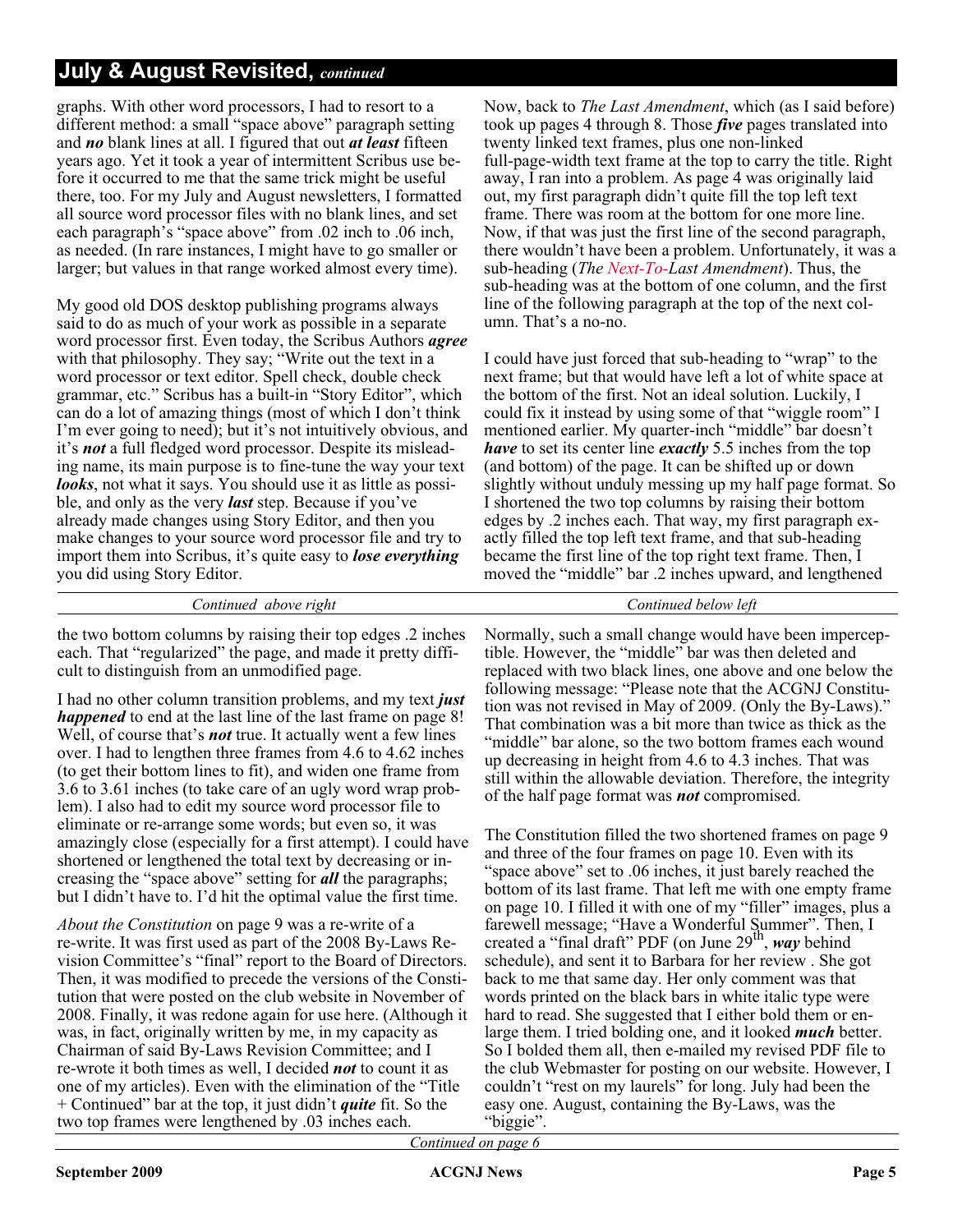#### **August In Detail**

My August 2009 issue started out very similar to July. Page 1 had different content, but was laid out the same way, so the same (positive) comments apply. Likewise for page 2. Again, page 3 just naturally split itself into two half pages. I didn't write an *About This Issue* piece for August, so *Brief SIG Information* moved up to the top spot (but *still* didn't count as an article). *The First Linux Distro* (my new offering on the bottom) was simply a compilation of information that I'd used before, so I didn't count it as an article, either.

I copied *Planning Meeting* on page 4 from the club website. I paraphrased it slightly, but that wasn't enough for it to count as an article written by me. As first laid out, it filled three of my regular frames, with only *one* single line wrapping to the top of the fourth frame. I could easily have tightened up the text a bit and moved that last line to the bottom of the lower left frame, thus leaving the lower right frame completely empty. Then, I could have filled that frame with my one remaining "filler" image, and closed out page 4; but what if I needed that "filler" image further down? My other option would be to shorten the lower left frame, thus wrapping lines over into the lower right frame until there was an equal amount of text in both side-by-side columns. When I tried that, I wound up with two inches of empty space at the bottom of the page. A relatively small area, but potentially usable to start something.

*Continued above right Continued below left*

I took a guess that the By-Laws wouldn't be likely to fill more than ten pages. So (leaving *About the By-Laws* on page 7 for the moment), I appended ten more formatted but otherwise blank pages to the end of my working file. Then, I linked together all *forty* text frames on my new pages (8 through 17). Finally, I set the default "space above" in my source document to .03 inches, and used "Get Text..." to import the By-Laws. They filled pages 8 to 14, and took up only about half of the upper left frame of page 15. I took another guess that I was likely to run into "sub-heading at the bottom" problems a few times, and that fixing them would make the text run longer; but it *wouldn't* make it more than another frame's worth longer. Thus, having started at the *top* of page 8, I'd likely wind up filling up a good portion of the two top frames on page 15, but would probably leave the two bottom frames completely empty. That wasn't good, because my only remaining "filler" image could barely fill *one* of those frames.

Therefore, I went back and re-imported *About the By-Laws*, this time starting at the *middle* of page 7. Then, I re-imported the By-Laws themselves, starting at the middle of page 8. I did this because I had decided to process these experimental pages as if they were my *real* pages. If my estimates were correct, they *would* be. I included page 7 due to the words "just about filled all four of the text frames" that I wrote two paragraphs ago. When I shortened the two top frames on page 8 until *About the By-Laws* filled them

Here, we've hit another way that my "half page" format differs from old style desktop publishing. Traditionally, new articles were always started at the *top* of a page. Any empty space left at the bottom of a page was used for filler pieces or "continued" items. In my format, the next article starts *wherever* the previous article ends. A filler piece *can* be used if it's the best fit, but there's *none* of that "continued on (and/or from) page 276" stuff. *All* the articles are contiguous. Each complete article follows the last, in a "stream of consciousness" fashion. So, how would *About the By-Laws* fit if started in those last two inches at the bottom of page 4? To find out, I had to experiment.

Like *About the Constitution* in July, *About the By-Laws* was a re-write of a re-write, first from the report to the Board, then from the club website. At that point in time, my working file was seven pages long. As indicated above, four were filled (mostly), and three were blank. (That is, they were laid out in my half page format, but none of their text frames contained anything). Leaving two pages as empty "buffers", I imported *About the By-Laws* into page 7, where it just about filled all four of the text frames. That didn't help me in any way. If I started *About the By-Laws* on the bottom of page 4, I'd get almost exactly the same two inch bare space at the bottom of page 5; and if I started the By-Laws there, where would they end? To find out, I had to skip over *About the By-Laws* and do an experimental import of the By-Laws themselves.

*exactly*, I was able to move the "middle" bar *up* .35 inches. Since I needed .45 inches for a small additional across-the-full-page text frame for my By-Laws title, the two bottom frames on page eight each *still* wound up being .1 inches shorter than usual. This almost proved disastrous.

My plan was to start at the beginning and work my way down, frame by frame, fixing "sub-heading at the bottom" and any other problems as I came to them. I hadn't even started when I hit my first glitch, actually involving *two* sub-headings at the bottom. Both "ARTICLE II: PURPOSE OF ACGNJ" and "Section 2.1" appeared in the bottom of the lower left hand frame on page 8, while the first sentence of Section 2.1 had wrapped to the top of the lower right hand frame. Unfortunately, if I forced *both* of those sub-headings to wrap to the right hand frame also, I'd be left with a large, unsightly white space at the bottom left side of page 8. My only chance to avoid this would be if I could tighten up the text enough that the first sentence of Section 2.1 would appear *below* those two sub-headings, at the bottom of the lower left hand frame. I changed the "space above" settings from .03 to .01 inches for five of the six "date" lines. (The first "date" line, May 1976, being located at the very top of the frame, was *already* set to zero). I also changed two of the three "Section" sub-headings from .03 to .02 inches, and that finally did it.

So much for my "run longer" prediction. My first fix had made the entire By-Laws text run one line *shorter*; but I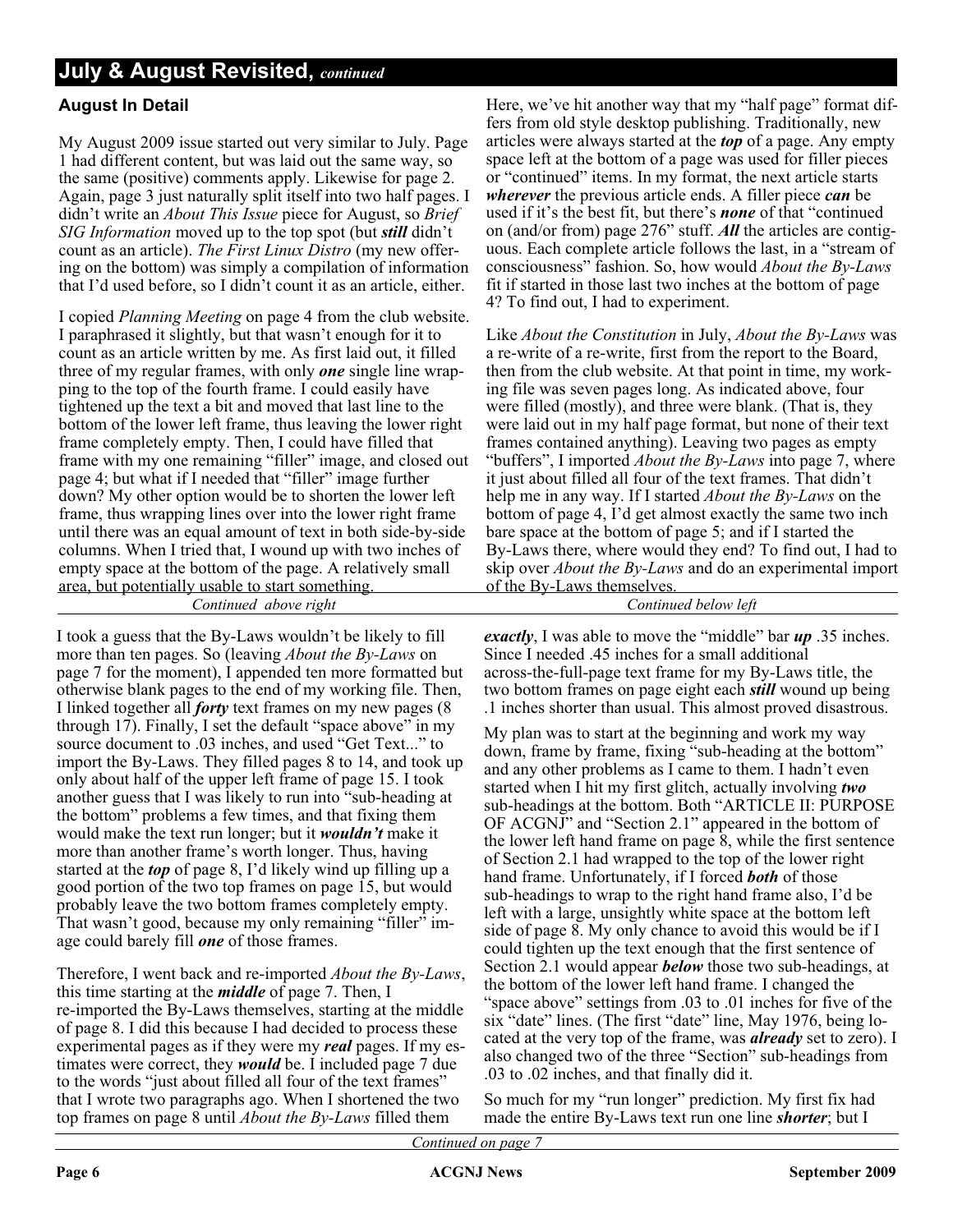knew that couldn't last. As I progressed downward, I fixed a few further sub-heading problems; and I used my "move the middle bar *down* a bit" trick three times, as well as other techniques. Anything I've described before I won't bother describing again. So that actually leaves only one more thing. Occasionally, my default frame size would be just a hair *too short* to allow another line of text to fit, thus leaving an irritating amount of white space visible at the bottom. Sometimes, I could lengthen that frame enough without causing "overlap" problems; but sometimes I *couldn't*. Nor could I "tighten up" the text in that frame enough to un-wrap the last line from the following frame. In those cases, I just had to live with that white space; but I *did* have a way to mitigate it. I could move the entire offending frame down a bit. Thus, the white space below the text would decrease, while the previously almost unnoticeable white space above the text would increase. At equilibrium, I'd have two matching white spaces above and below the frame, each only *half* as annoying.

When I finally reached page 15, I found that my estimates had been correct. I filled three of its frames completely, and had extended just seven more lines into the fourth frame. Unfortunately, that seventh line was a one-word "orphan"; and a short word at that ("only"). It wasn't alone, either. There were another *eight* single word "orphans" scattered throughout the By-Laws. What can I say? Since I *couldn't* legally edit the text of the By-Laws, there wasn't much I

#### *Continued above right Continued below left*

added those three mastheads and text blocks to the top of page 7 instead (and simply deleted page 6), I'd have caused a .1 inch conflict with the "middle" bar; but that *would* have been fixable. However, as I indicated earlier, I wasn't satisfied. It just "needed more". So I added four images of ACGNJ logos to the bottom of page 6 (plus quite a bit of accompanying text), and more images (plus lots more text) to the top of page seven. **That** finished it. On July  $29<sup>th</sup>$ , I sent my "final draft" copy to Barbara for her review. On<br>July 30<sup>th</sup>, she advised me that I'd made an error of fact in *Fun With Fonts*. (I'd assumed something that turned out not to be true. I should have known better). Red faced, I fixed my mistake and e-mailed my revised PDF file to the club Webmaster on July 31<sup>st</sup>. We're not *quite* finished with *Fun With Fonts*, however. It's mentioned in *Appendix II: The Banner* and *Appendix III: A Contest*; but first:

#### **Appendix I: Fan Mail**

On July 3rd, I got an e-mail from Sol Libes, our club's founder, first President, and first newsletter editor too. I'm reproducing it here in its entirety (except that I've removed several blank lines to save space): "Hi Bob, Congratulations on a very nice looking, and very readable newsletter. I like the way you are formatting it. I enjoy reading the newsletter. I tried clicking on one of the web page links and it did work. However, the mailto link, to send you email, did not work. Thanks for your efforts. Sol". I was happy to have received such positive feedback from such an experienced source. I also appreciated his response to my *Bug*

could do about them. Anyway, I deleted the no longer needed empty pages 16 and 17. Then, I filled the rest of that fourth frame with my one remaining "filler" image, plus a "See you in September" message. That finished off page 15 nicely, and used up all of my "filler" material; but it *didn't* finish off the newsletter. I still had a *big* "hole" to fill: two inches at the bottom of page 4, all of empty pages 5 and 6, and the top half of page 7.

That brings us back to *Fun With Fonts*. Now, it just so happened that *Fun With Fonts* filled that hole exactly; but it didn't *have* to. I could have deleted one or both of those empty pages, or even added more pages. I just needed to find *something* that could start in two inches and end in a half page. So I looked through my collection of stuff. As I mentioned earlier, I found material I'd presented at our June 5, 2009 Main Meeting that I could recycle. So I filled the last two inches of page 4 with a .75 inch high, full page wide text frame (to hold my title and by-line), followed by two side by side 1.25 inch high, 3.6 inch wide text frames. (Together, those last two frames just managed to hold five introductory sentences, which said pretty much the same things as I'm saying here).

On page 5, I squeezed in four screen shots of various newsletter mastheads, plus six blocks of text that overlapped them. On page 6, three more mastheads with three more text blocks (the rest of my "re-runs") ran down *exactly* half of the page. Now, at this point, I *could* have made do. If I'd

*Alert on* page 1 of the July issue. All in all, I was (and still am) elated.

#### **Appendix II: The Banner**

I have two after-the-fact nits to pick about *Fun With Fonts*. The first is that I neglected to cite the source for my image of the club banner (which I then edited into Figure 8 on page 7) . Its filename is P6010001.JPG. Unfortunately, its complete URL is *seventy-five* characters long, so I can't print it here; but I *can* tell you how to get to it, if you're curious. First, go to the club website (*[www.acgnj.org](http://www.acgnj.org)*). Then, from the links on the upper left side, click on "TCF Images". You'll be taken to a page called "ACGNJ Picture Gallery". There, click on "6107 [3 pictures]". Then, click on the first picture to expand it. You'll see our then Vice-President introducing that meeting's speaker. The banner is in the background.

My second nit is that I didn't do a *really* close comparison of the three sets of ACGNJ logo fonts that I reproduced. I've done so here (at least for the letters A and C, anyway). The first A and C were copied from the logo Barbara has featured on our newsletter cover since December of 1996, specifically from a file named acgnj-1.gif. That entire file's pixel count is 197 x 62, and its size is 0.93 KB. The second A and C were copied from the logo that heads up our website. Its filename is acgnj2.png, its pixel count is 445 x 145, and its size is 2.1 KB. (Its fonts were used on our club tee-shirts, too). The third A and C were copied from my edited banner image. It has no "official" name, but I call it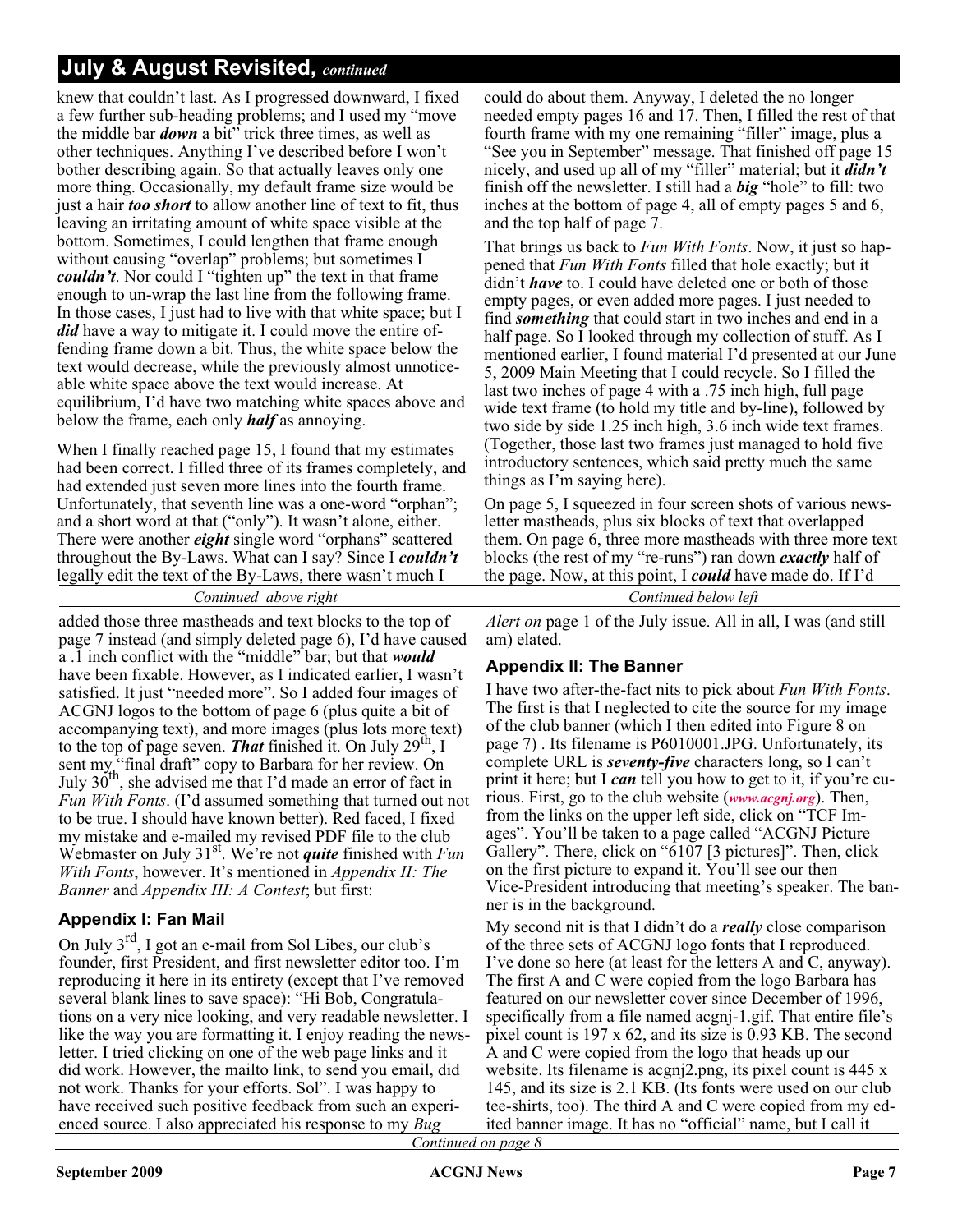BANNER.JPG. Its pixel count is 354 x 114, and its size is 13.1 KB. I'll leave you to draw your own conclusions (if any).

Note that each A and C came from a different file type. When I constructed my combined file (using GIMP 2.6.6), I



saved it in all three formats. Each file has a pixel count of 1495 x 328, and each seems identical to my eye when displayed by the default GNOME image viewer (Eye of GNOME 2.26.1); but their file sizes are *very* different. The JPG file size is 31.6 KB, the GIF file size is 77.7 KB, and the PNG file size is 103.2 KB. I'll leave you to draw your own conclusions about this, too.

#### **Appendix III: A Contest**

I've got a prize, so let's have a contest. There was one additional thing I did to *Fun With Fonts* that I didn't mention above. Once you know about it, it's obvious; but if you *don't* know about it, it might be undetectable. The first person to correctly tell me what it is will win the prize. So what *is* the prize? It's a brand new, pristine, never been

*Continued above right Continued below left*

#### **Appendix V: A Lame Closing Joke**

Back when I was describing my "sub-heading at the bottom" problem, I thought about using a small excerpt from the "reading of the faculty rules" section of Monty Python's "University of Woolamaloo" sketch as an example. Ultimately, I decided it might only confuse things further, so I *didn't* use it; but having thought of it, I don't want to just throw it away, either. So I'm including it here:

#### *Rule Six*

There is *!!!no!!!* Rule Six.

The "*no*" should be shouted and drawn out. Then, there should be a pause (to allow the audience to make up their own joke, possibly obscene) before saying "Rule Six".

Now, you might say; "OK, those lines might have been funny in the context of the original sketch, but what would make them funny here?" Well, we've actually got *two* such instances in our By-Laws. Section 4.3 originally said; "No individual can be elected to the same Executive office in ACGNJ for more than two consecutive terms." That was a good rule when we had a lot of potential candidates, and wanted to promote diversity. After 2001, with diminished membership, we just couldn't afford it anymore. Section 4.7.4 originally described the duties of the Recording Secretary. After 2001, those duties were merged into Section 4.7.3 (which had originally described the duties of the Corresponding Secretary). Thus, Section 4.7.3 would henceforth describe *all* the duties of our single combined

worn TCF 1998 purple hat. Now, I can't *guarantee* that this is the last one ever. (Twice before, we thought that we'd given away the last one, but then another turned up). However, given all the closet cleaning we've been doing lately, there just *can't* be many more "nooks and crannies" left where another one could be hiding.

So good luck, everyone!

#### **Appendix IV: What Next?**

As far as newsletter production goes, I won't be doing another *regularly scheduled* issue until next July; but there's my *still* unfinished End-of-Year 2008 Supplement. (When completed, it will contain permanent reference copies of the December 2001 Constitution, the December 2001 and December 2008 By-Laws, and more. It's *so* far behind schedule that it keeps getting displaced by newer stuff that I've still got a chance of finishing on time). What's more, I've got another project that I began just for myself, but that other people might be interested in, too. Having passed fifty articles, I've been having a hard time locating stuff I've done in the past (for reference, etc). So I conceived the idea of combining all my previous articles into one searchable PDF file. I've been thinking of it as "The Best of Bob". If I can get it *and* the 2008 Supplement done by this coming December, maybe I could use it as the basis for an End-of-Year 200**9** Supplement. What do *you* think?

Secretary. Now, Sections 4.3 and 4.7.4 both just say; "(Deleted by amendment December 2001)."

What! You *don't* think that's funny? How about ironic? No? Sigh! There's just no pleasing some people. Anyway, see you next month.

## **Back Issues Needed**

The editor is attempting to build a CD containing all issues of ACGNJ News in pdf format, but our collection is incomplete. We're hoping some faithful reader has been hoarding them and will be willing to lend them to us just long enough to scan them. We promise to return them quickly. Thanks Joseph Gaffney, who loaned his collection for scanning. Below is a list of what we still need.

1985: June, July, August, September

1984: August

1976: January, February, March, April (pamphlet-size booklets)

1975: All issues except #1 (June). These are also pamphlet-size booklets.

If you can supply any of these missing issues (or scanned images or good clear copies), please contact the Editor by email (*[bdegroot@ptd.net](mailto:bdegroot@ptd.net)*). Those who supply missing issues will receive a free copy of the resulting CD as our thanks for your help.  $\Box$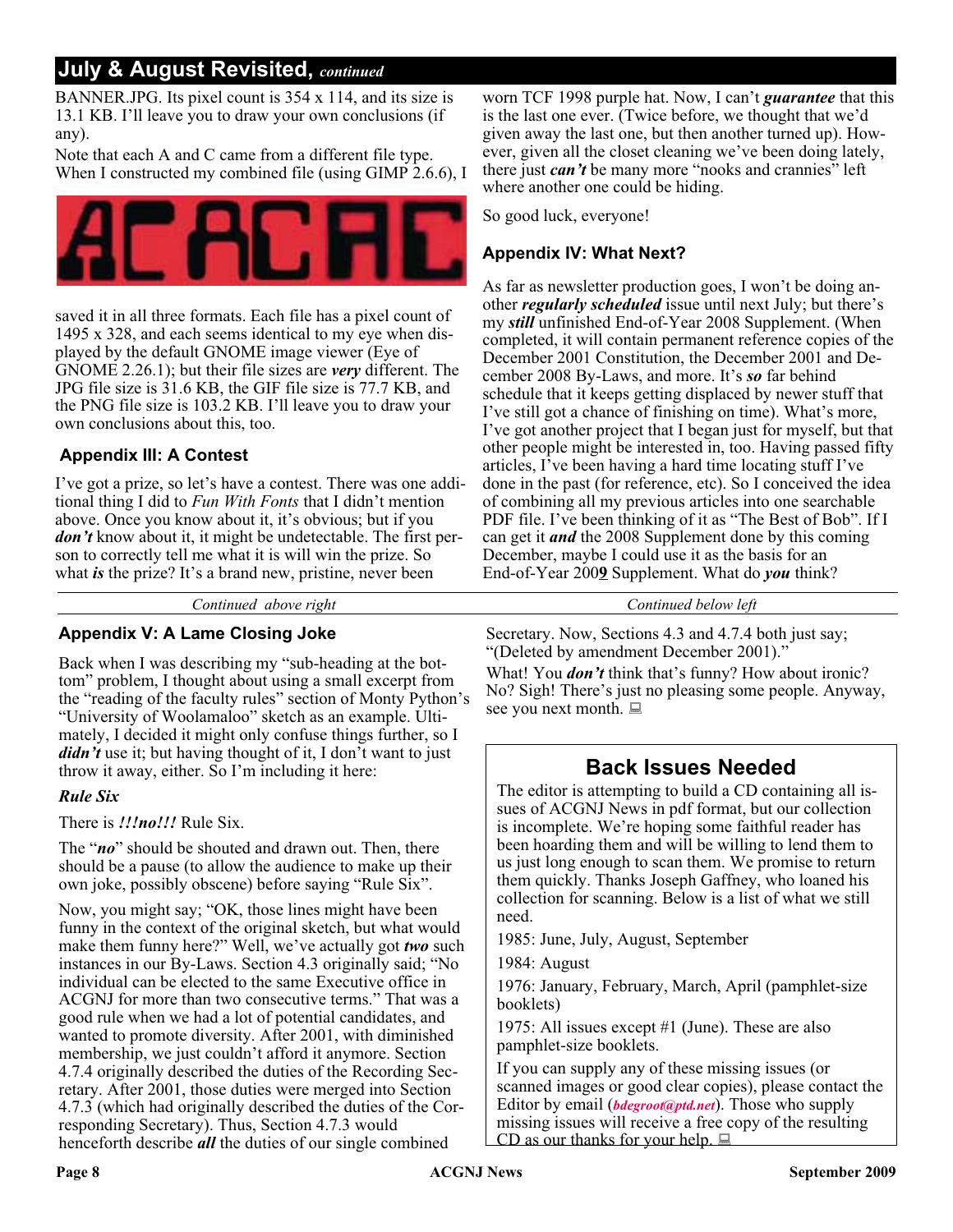# **From The DealsGuy: July**

*Bob (The Cheapskate) Click, Greater Orlando Computer Users Group*

#### **\*Consider This!**

Bob Elgines, President and Editor of Colorado River Computer Club, writes an interesting monthly column that is carried by many editors in their newsletters. I loved his comment about the \$29.97 he paid for 1.42 ounces of black ink. He says that in comparison to gas, it works out to \$2700 per gallon and that perhaps somebody should start drilling for ink. If that wasn't in your newsletter, now you know about a possible new business venture. With this economy, I'd try anything.

#### **\*Help With Your Data Disk Cataloging**

Nowadays, people may own hundreds of CD and DVD data disks. How do you find the necessary information on disks without endless inserting and ejecting disks? Quickly find the disk that has a needed file, photograph, music track, or movie clip SearchMyDiscs, a handy software application that helps people with a large CD and DVD collection .

First, individually insert every CD or DVD that needs to be indexed into your PC. The program automatically scans the disk, cataloging its contents. It will store the file structure of the disk, thumbnail images for photos and movies, EXIF tags for digital photographs, ID3 tags for MP3 tracks and many other file properties (video codec information, textual documents' content, etc.). The program is then ready for

use. Next time you need to find a certain program or photograph, simply enter the name of the file or other search parameter, like the name of a song, performer or album, digital camera model, etc., and SearchMyDiscs will show exactly what CD or DVD contains the desired data.

The new version 4.0 contains a new powerful report generator that can export reports on files to many popular file formats: PDF, XLS, RTF, HTML, Open Office, CSV, etc.

A free 30-day trial download of SearchMyDiscs 4.0 is available at *<http://www.searchmydiscs.com/>* . The cost of registering it is \$29.95 US Dollars, but user group members get a 25% discount with coupon code (DKLS-TRG2).

System Requirements: A PC with Windows 95 / 98 / ME / NT4 / 2000 / XP

Download: *<http://www.searchmydiscs.com/searchmydiscs-setup.exe>*

Order Link: *<http://www.searchmydiscs.com/order.shtml>*

I'll have some more new product announcements on my Web site that didn't offer discounts. This column is written to make user group members aware of special offers or freebies I have found or arranged, and my comments should not be interpreted to encourage, or discourage, the purchase of any products, no matter how enthused I might sound. Bob (The Cheapskate) Click. Visit my Web site at *<http://www.dealsguy.com>*.

# **From The DealsGuy: August** *Bob (The Cheapskate) Click, Greater Orlando Computer Users Group*

I've been writing the DealGuy column for 14 years and have not missed a month, but its time I took a month off, so don't look for the column next month. I need a break and thanks in advance for the opportunity. I'm finding less and less to offer anyway so a break is probably in order.

A while back, I talked about the FACUG spring conference and the attendance of about 140, but I was unable to find out how many user groups were represented. I was able to take a look at the registration recently and it looks like they came from 39 user groups, but remember that there were also several APCUG officers there who listed their own users groups. I'm glad it was successful, but next year's FACUG conference will be really something to look forward to. I'm sure you will read about it, and it looks like the attendance for that one will set a record.

I'm working on an article about trade show setups, but here is something else to think about. When you walk through the entrance to a trade show, you probably don't pay much attention to that obscure security guard who stands in the background and is checking for badges as you walk by. You probably don't even consider that the person you are walking by sees much more than you realize. I can't say this about "all" the people checking badges, but it is mostly true of the more experienced guards you see. They usually look like they are casually checking for your badge, but

here is what really happens with an experienced security guard:

They actually take a mental snapshot of your badge and automatically read the name on it to see if the name matches the gender of the person wearing it (is it a male name if the person is a male), some shows they may look for other traits; they read the year to make sure the person is not using a last year's badge, and they check for color codes that might be on it to allow certain people in only on certain days (sometimes the day of the week is there, but usually only a color bar on the bottom). For some shows there might be other info on the badge. A good guard can also spot a phony badge made with a computer pretty easily because they get used to seeing the right badge. Yes, people try all kinds of tricks to get in free because some shows have very high registration fees.

They also must be diplomatic when they run into a belligerent attendee who doesn't want to be bothered going to registration to obtain a proper badge. Some of them are ready to punch you when you stop them. As you can imagine, diplomacy is a good thing to master. They usually do all this for somewhere around eight or nine dollars per hour, depending on what city you work in.

Since I don't have very good vision, I try to avoid entrance door positions, although I don't mind working at loading *Continued on page 10*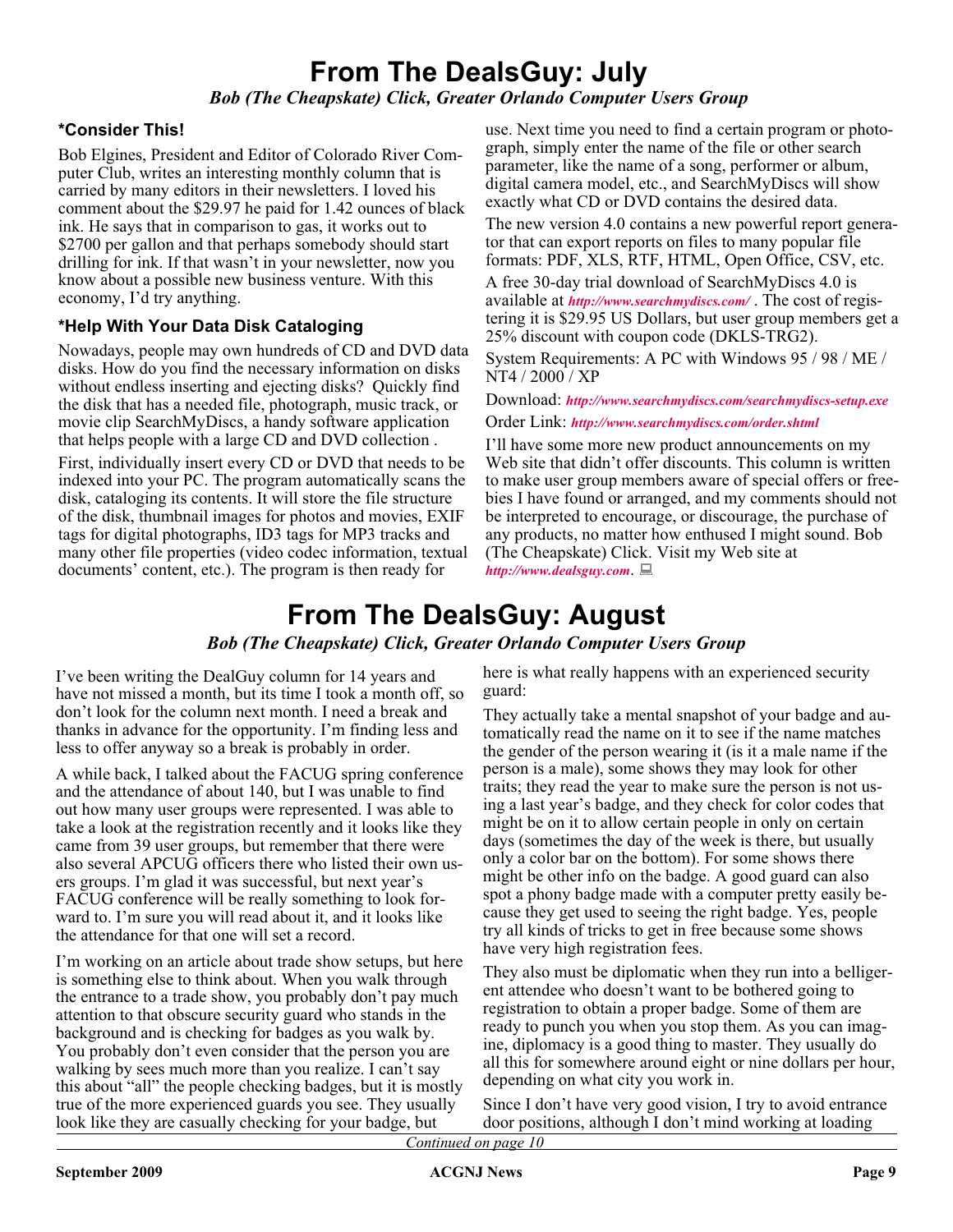# **From The DealsGuy: August,** *continued*

docks where you mostly see the same people going in and out while working, and you get so you recognize them when you see them. Since most of those workers wear colored wristbands for ID, they hate to wear them on their arm so you must look on the wrists, a belt loop (with their shirt hanging over it), or other spots to find it. Often you must ask them to see it if it is not in plain sight. Some convention center employees don't like to wear badges, but again, you get to know them, rather than argue with them. I once worked an entrance to a pharmacist job interview area where I had to watch for an ampersand on the badge someplace. That was a tough one for me. One person somehow got an interview without paying the fee and we were all given the name to watch for; and one guard found that person, who was then interviewed by show management.

#### **\*Worried About A Web Site's Safety?**

A popular warning product for dangerous Web sites is McAfee's "Site Advisor" *<http://www.siteadvisor.com>*. I've read a couple of reviews that were not all that complimentary, but have not tried it myself. Another one that I have not read about either way is Site Hound. When you get there, these products warn you if a Web site is safe to visit. Site Hound is offered by Fire Trust *<http://www.firetrust.com>*. There is a free version, and also a pay version with more features for \$29.95. They also offer MailWasher if you want spam protection and it is a popular product with a one time price. There used to be free updates for life, but it doesn't look like that applies any more. Do your homework if you are interested in either of these. User group member discounts are available for Firetrust products through APCUG at *<http://www.apcug.net>*. Your user group must be a member to have access to the Sharepoint page for that information.

## **\*Ever Consider A Virtual Cover?**

(This is their announcement, but edited)

Insofta Development has unveiled the newest version of Insofta Cover Commander, a tool providing the effective solution to quickly and easily create quality custom-designed three-dimensional virtual boxes for software, e-books, DVDs, manuals, CD-ROMs and screenshots. Version 3.1 delivers a host of improvements.

Enhancements in the latest version of Insofta Cover Commander include support for batch processing from the command line, providing a perfect solution for creating a large number of similar virtual boxes, books, and many more. This is essential for those who create covers and boxes for on-line shops, catalogs and other large projects. The program also allows saving animation in SWF, GIF and AVI format.

The program enables creation of sophisticated and modern cover designs with very few mouse clicks; streamlining workflow. The program allows comprehensive customiz-

*Continued above right Continued below left*

ation of background color and transparency, gradient, shadow and reflection; what's more, the settings can be saved and used later. All the features are delivered in multilingual user interface (English, German, French, Spanish, Japanese, Hungarian and Russian).

Insofta Cover Commander is compatible with Microsoft Windows 98, ME, NT, 2000, XP and Vista, and costs \$48.30 for a single license, entitling a user to 1 year of free updates. Further information on the product, as well as its free trial version, is available from

*[www.insofta.com/cover-commander](http://www.insofta.com/cover-commander)*. User group members get a 20% discount by entering the code ICC-RRDJ-DUG in the proper space.

Direct download link:

*[www.insofta.com/download/covercommandersetup.exe](http://www.insofta.com/download/covercommandersetup.exe)*

Company website: *[www.insofta.com](http://www.insofta.com)*

#### **\*Problems?**

A while back I mentioned the problem I had not being able to access the memory in my digital picture frame with either of my desktop machines, but I could with my new laptop. Nobody was able to tell me what was wrong, but Bob Balogh, a past president of the Boca Raton Computer Society *<http://www.brcs.org>*, sent me a suggestion for finding the answer *<http://www.blackviper.com/>* and I am sharing his advice with my readers who might have their own problems. I have not had the time to go there to research it yet, but hope to get it done soon. Bob's suggestion is below:

"The above is one of the best sites available for learning about your computer. The section on Windows Configurations, left hand side, is most helpful." Bob also writes a monthly help column, and has traveled to other user groups in his area to do presentations."

I read Bob's column in their newsletter, Boca Bits, and here is something he recommended for their members. Bob likes to keep a monthly calendar on his desktop. This enables him to see the entire month at a glance. The one he suggests also has an array of other features that lets you enter events that are upcoming, etc. It is called Rainlendar Lite, and it's free at *<http://www.snapfiles.com/get//Rainlendar.html>*.

That's it for this month. I'll have some more new product announcements on my Web site that didn't offer discounts. Meet me here again next month if your editor permits. This column is written to make user group members aware of special offers or freebies I have found or arranged, and my comments should not be interpreted to encourage, or discourage, the purchase of any products, no matter how enthused I might sound. Bob (The Cheapskate) Click. Visit my Web site at *<http://www.dealsguy.com>*.

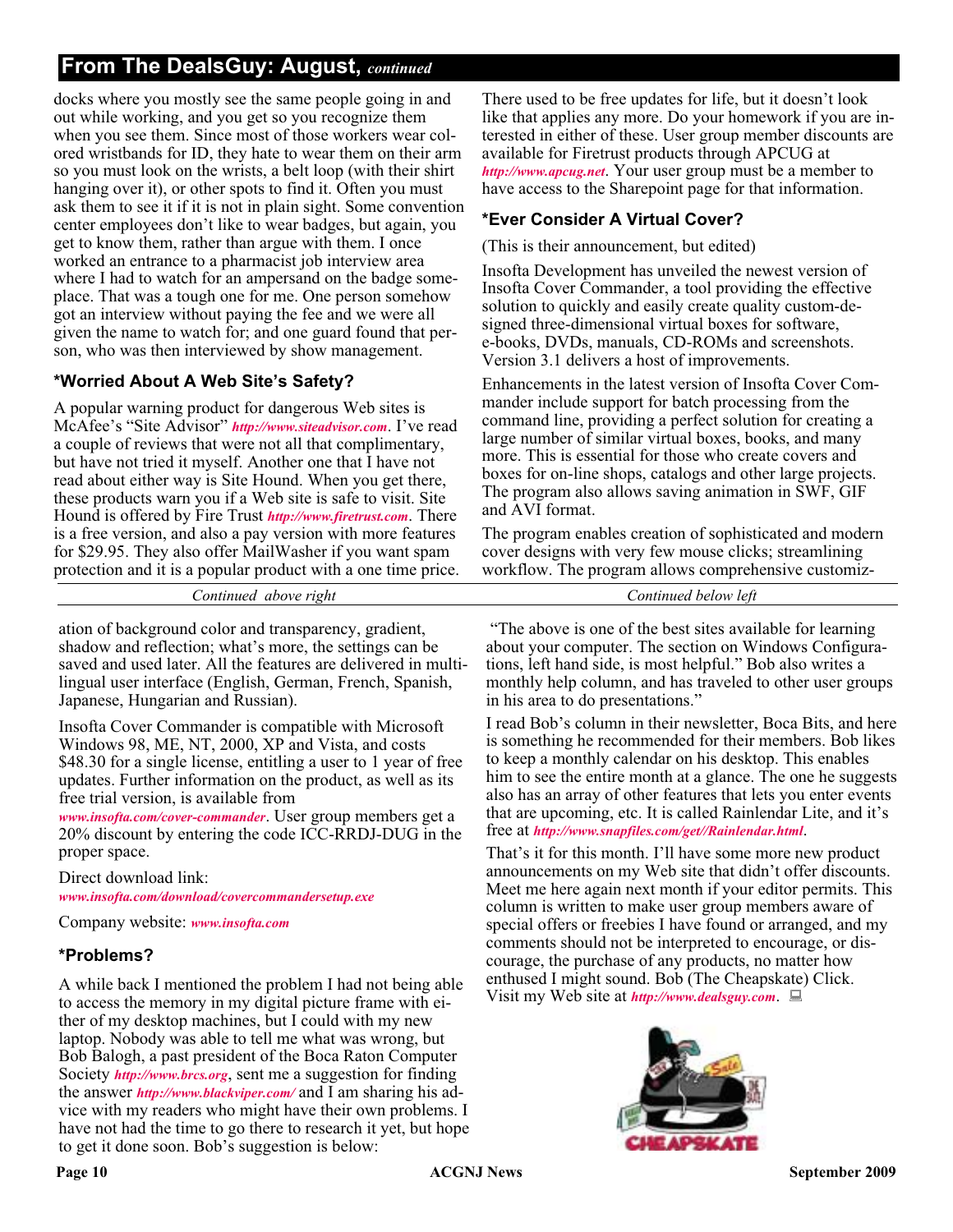# **Online Backup Services There are Pros & Cons but They are Up & Coming**

#### *Ira Brickman (president (at) iconpcug.org), ICON PC User Group, Inc., New York ([www.iconpcug.org\)](http://www.iconpcug.org)*

The changing face of how we use our computers includes the latest concept: using programs and services directly from the Internet. Many of us, for example, have found it more convenient to access our email using a Web browser (a.k.a. "Webmail") instead of a dedicated client like Outlook Express. The Internet's evermore ubiquitous nature means that receiving email is as simple as finding an available computer with browser software. Backing up your hard drive using an online service is one of the up and coming online services. The advantages are:

- No need to buy backup software or purchase external USB drives or optical media to backup to.
- Not storing backups where the computer is located secures against fire, theft, and other risks.
- Like Webmail, the backups are available from any computer with an Internet connection & a browser.

As good as that sounds, some of the other considerations are:

- There are some costs usually involved.
- Backup privacy and security is dependent on a third party and transmitting your data over the Internet adds privacy and security risks.
- You become dependent the backup service staying in business. If not, you are out of luck.
- It takes a lot longer to backup or restore than using a local hard drive.
- There is no imaging which means you are not backing up a picture of your hard drive, including your operating system installation. Rather you are backing up folders and files.

All in all, the pros certainly make trying online backup worthwhile. The cons, however, mean you have to judge how private the files are and how large your backups will be. And the risk of a service folding means you should be wary of using smaller, totally free backup services for anything very critical to you.

There are some well-known, reliable services which can be free to use, within certain limitations. Or for a small monthly fee, you can get all the pros and limit your risks. If you want to use an online backup services, there are three commercial services you can explore and consider to start with. They are: Amazon S3/Jungle Disk, Mozy, and Carbonite. All three have similarities:

• They require that you download and install a desktop client to configure backups, manage restores.

|                       | Continued below left |
|-----------------------|----------------------|
| Continued above right |                      |

- Once your first backup is created, the client program then works in the background to backup of new and altered files.
- All three encrypt your data before transmission and store it in encrypted form on remote servers.
- None require you to restore from the original computer.
- You can also restore your data to a different computer.

If you search the Web, you will find an abundance of reviews about each of these services. There is much that has been positively written about Jungle Disk and Amazon's Simple Storage Service (Amazon S3). The S3 service is part of a package of Amazon services meant to be accessed through third party software. Jungle Disk is the leading program to do that. It "mounts" the online storage so that it seamlessly appears as another drive in your Windows Explorer. Jungle Disk can schedule automatic backups, but the mounted drive means you can drag and drop to manually backup files and folders And it allows for incremental backups.

This last is important because there are costs involved. Amazon currently charges 10 cents per Gigabyte per month for storage and another 17 cents per GB for the data transfer . Incremental backups mean the transfer costs are kept to a minimum after your initial backup.

JungleDisk costs \$20 after a 30-day free trial. Amazon S3: *<http://tinyurl.com/qx87a>*

Jungle Disk: *<http://www.jungledisk.com>*

**September 2009 CONS Page 11 Page 11 Page 11 Page 11 Page 11** 

Mozy, at *<http://mozy.com/>*, on the other hand, can be free if you use the "MozyHome" alternative, limited to 2Gb of storage. But for \$4.95 per month, Mozy offers unlimited backup of a single home computer. Though not as convenient as Jungle Disk, the MozyHome software makes backing up easy and has many backup options..

Carbonite, *<http://www.carbonite.com/>*, offers a yearly subscription for unlimited backup of a hard drive, starting at \$49.95 per year, with lower costs for upfront payment of multi-year subscriptions. This makes it a little less expensive than Mozy per year. The Carbonite software might be a little easier to use than Mozy. Some reviewers found Casrbonite to be slower and the Carbonite Web site does contain a caution about speed.

With costs potentially less than the upfront cost of a hard drive, these backup services are at least worth a look for their convenience for computer users.

*This article has been obtained from APCUG for publication by APCUG member groups; all other uses require the permission of the author (see e-mail address above).*

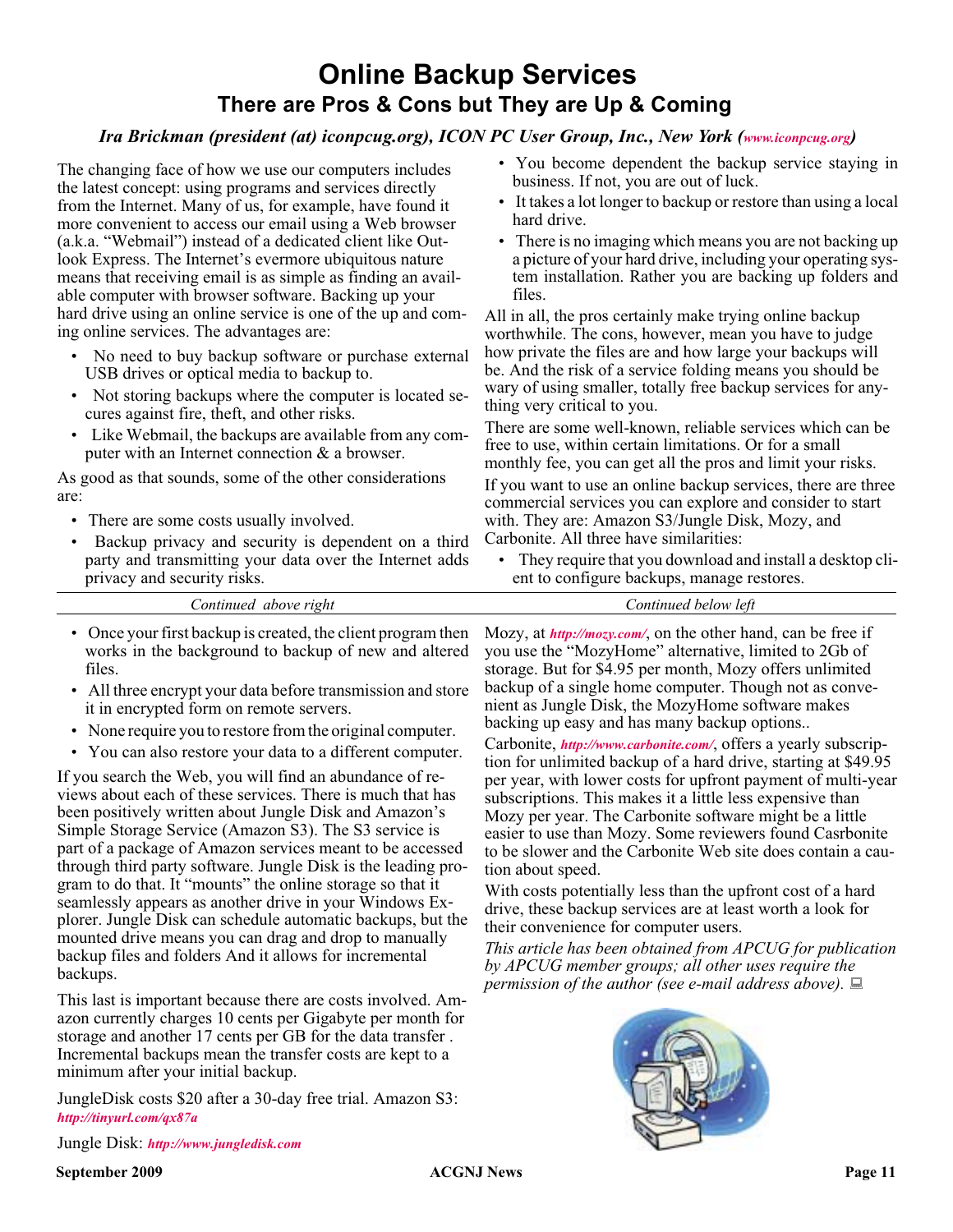# **There Is More to Music Than the iPod®**

#### *Mike Morris (twriterext (at) gmail.com), Front Range PC Users Group, CO (<http://www.frpcug.org>)*

There is more to music — and more to life — than the iPod. I think I can prove that statement with the words that follow. Please don't misunderstand me. I admire the iPod as a successful product — a success technically and financially — even though I don't have one. However....

I need to start my "proof" by saying that in previous articles that I have written for this newsletter, I made a claim to being an Old Analog Guy (as a reminder, the acronym = OAG and is pronounced "ogre"). It is with that persona that I bring this subject to your attention.

I just completed a catalog of nearly 300 old LP's that belonged to a family member who died last year. And when I say old, I mean some of those LP's have release dates more than 50 years old. Some of the recordings are much older than that. There are many memorable, and even historic, performances recorded on those albums.

A small part of that music has been re-released on CDs. But there is much of that music — almost all Jazz — that you will not currently find in any digital format. So put down your iPod (or one of its imitators) and please listen to what I have to say.

I decided to create a database for this catalog using Microsoft Access<sup>®</sup>. One significant issue, as you might expect, is just how much information to include in the

database. This database is for family use — not for radio station or other broadcast use. I did, however, want to make a record (no pun intended) of whatever information was necessary to properly document the collection. The most significant decision was related to the track (song) names, sequence and times on each side of each LP. Clearly, if I needed to document that information, both the data entry task and complexity of the database were going to be much higher. If the average number of tracks per side is 4 (it is probably higher), and I wanted to include all that information, then I was faced with a data entry task of  $4 \times 2 \times 300 =$ 2400 entries (plus all the other information I wanted to include).

"No big deal" you say — there are many much much larger databases in the world. You are correct. But remember, I am an OAG (please correctly pronounce that acronym). Therefore I was looking for an "easy" way to complete this task. Credit is due to Ken Campbell of radio station KRFC (more on that in a moment), a local public radio station, for a solution. Ken told me about an online music database called allmusic.com (*<http://www.allmusic.com>*). It turns out there are many online music databases (a Google<sup>®</sup> search turned up more than 68,000, using the phrase "online music database"). The allmusic.com database was the best for my catalog project for the following reasons:

*Continued above right Continued below left*

1.A successful search for an artist will provide an Overview, a Biography, a Discography (a list of all albums by the artist known to the database, with title, date and label), Songs, Credits, and Charts and Awards.

2.From the discography, one can click on an album and get information (usually) on the album tracks (including times), composer(s), recording date(s), release date, label, format (LP or CD), the label's catalog number, and, for some albums, a review of the album.

3.The search options include artist/group, album, song, classical work.

4.There is substantially more information about the Jazz genre that just a list of names and dates. For example, on the Jazz "home page," there are a number of "Related Essays" on Jazz, including "A Brief History of Jazz."

For a project such as the cataloging of an existing music collection, with LP's that are up to 50 years old, this database is the best choice by far of all of the databases examined or considered. It is the equivalent of an encyclopedia, and the functionality makes searching easy, with related data presented on a single page. The ability to link from a list of albums (discography) to a single album (or CD reissue) provides very efficient searching for a project of this type. That is not to say that it is error free. There are albums not included in the database — the web site makes no claim that it contains every album ever released. There are also tracks missing from some albums (or the

track order in the database doesn't match the order on the disk). An album may be in the database, but not in the artist's discography. And, there are numerous problems with release and recording dates. Still, the "pros" far outweigh the "cons."

There is a feature offered by this web site that is unique. Each page (any of the choices listed in item 1 above) has a "Corrections to this entry?" option, allowing the user to submit corrections. Those corrections are then researched for confirmation (if the web site statement is correct) before they are added to the database. That feature was used extensively during the research for this music cataloging project — although not every error or missing item was submitted.

For my project, the search by artist was the most effective. If an album was not listed in the artist's discography, a search by album was the alternate choice. Although the database has many very early jazz albums, there were a few albums in the collection, both old and new — or at least "newer"— by well-known artists that were missing from the allmusic database. So, although not perfect, the allmusic database is an excellent research tool, and you don't need the iTunes media player (or any other media player) to use it.

The database is not limited to research, however. You can listen to short sound bytes from some tracks, and there are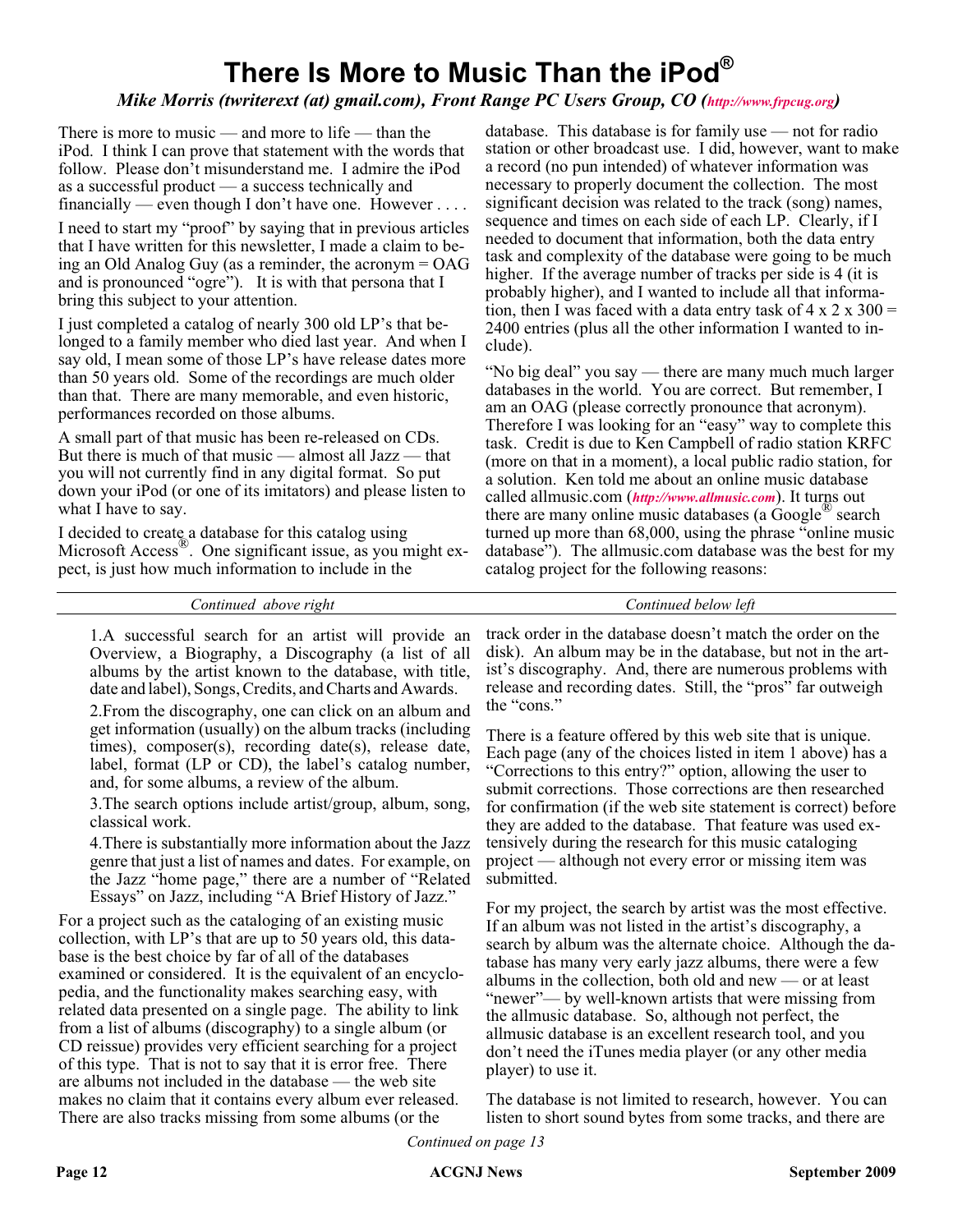## **There is More to Music**, *continued*

links that allow you to buy selected tracks or albums (cor $rection - CDs$ ).

OK, so your iPod and the iTunes media player are great for listening to (and buying) current and even "relatively" old music. But the iTunes media player is not going to help you — to same extent as the allmusic database will — find classic old Jazz performances (and perhaps classic performances from other genres). And, you must have the iTunes media player installed on your computer before you can do any searching with it.

You may be wondering why I am talking about online databases and why I consider a good online database important to my "proof." Yes, there is a relationship. But before I offer the conclusion, I have several comments on other databases.

Another online database used rarely was Gracenote<sup>®</sup>, a wholly owned subsidiary of Sony Corporation of America. Gracenote is used "…for digital media recognition of CDs, digital music files, and streaming audio. With the most comprehensive database of music information in the world, the Gracenote Media Database contains information for more than 80 million tracks and 6 million CDs…." This database is normally linked to media players, such as Winamp $\mathcal{O}$ , to automatically identify music on a CD or from a download. It provides album title (and, in some cases, an image of the album cover), and track names — if you connect through a media player (or other audio/video equipment with the enabling software installed that is connected to the internet).

If you connect to Gracenote directly from a browser (*<http://www.gracenote.com/>*), the search options are artists, albums, tracks. A successful search on an artist returns a list of albums (a lot less than the allmusic database) released by that artist that are known to the database. It is important to note that the quantity information in the Gracenote advertisement makes an explicit reference to CDs. The album information is similar to that in the allmusic database, except that there are no track times. There are, however, links to the lyrics of some tracks — for those songs that have them. Also the "Buy" buttons are much more prevalent, and much more obvious in the Gracenote database, compared to the allmusic database.

Another online database examined briefly was Rhapsody<sup>®</sup>, *<http://www.rhapsody.com/home.html>*, a service provided by RealNetworks.com, better known for its Real® media player. The company claims to provide "Technology and services that help people enjoy digital entertainment whenever and wherever they want."

Connect to the Rhapsody website and the first thing you will notice are the annoying animated ads. Get beyond that and the search options are artist, keyword, track, album, composer, video, lyrics, and playlist. If a search for an al-

#### *Continued above right Continued below left*

bum is successful, you can, for most albums, get track information by clicking on the album image — but that track information (no times) is very probably going to be from a more current CD release, not from the original LP, depending on how old that original LP is and how popular the album was. However, there is nowhere near the same level of information available from this database, compared to the allmusic database. The Rhapsody database is organized for listening to (or buying) music that is already known to the user, either by song name or by artist (in my opinion). It is not an effective research tool for finding information on old LP's.

It is not necessary to have the Real player installed in order to search the Rhapsody database.

Now listen up everyone! Here is my reason for talking about music databases:

There is some great old music out there! In all genres. Please don't get so comfortable with your iPod that you ignore that music. Especially when you have a resource such as the allmusic online database to help you identify it, catalog it, find reviews on it and find some history of it.

I suspect that many of you reading this article (I hope there are many readers) have some of that "great old music" sitting on your shelves or in your cabinets. Or perhaps stored away somewhere. If so, "unstore" it. You will, I am certain, enjoy that music, especially with the added information available from the allmusic database.

And that is what I mean when I say "There Is More to Music than the iPod."

Here is the additional information I promised on radio station KRFC: Front Range PC Users Group (FRPCUG) has a partnership with KRFC, 88.9 FM in Fort Collins, CO. KRFC provides "Community powered music, news and entertainment." For more information, connect to http://krfcfm.org/. FRPCUG provides computer maintenance help to KRFC, and, in return, KRFC helps expand the knowledge of FRPCUG activities within the local community. An internet audio stream is available from the KRFC web site.

*This article has been obtained from APCUG with the author's permission for publication by APCUG member groups; all other uses require the permission of the author (see e-mail address above).*

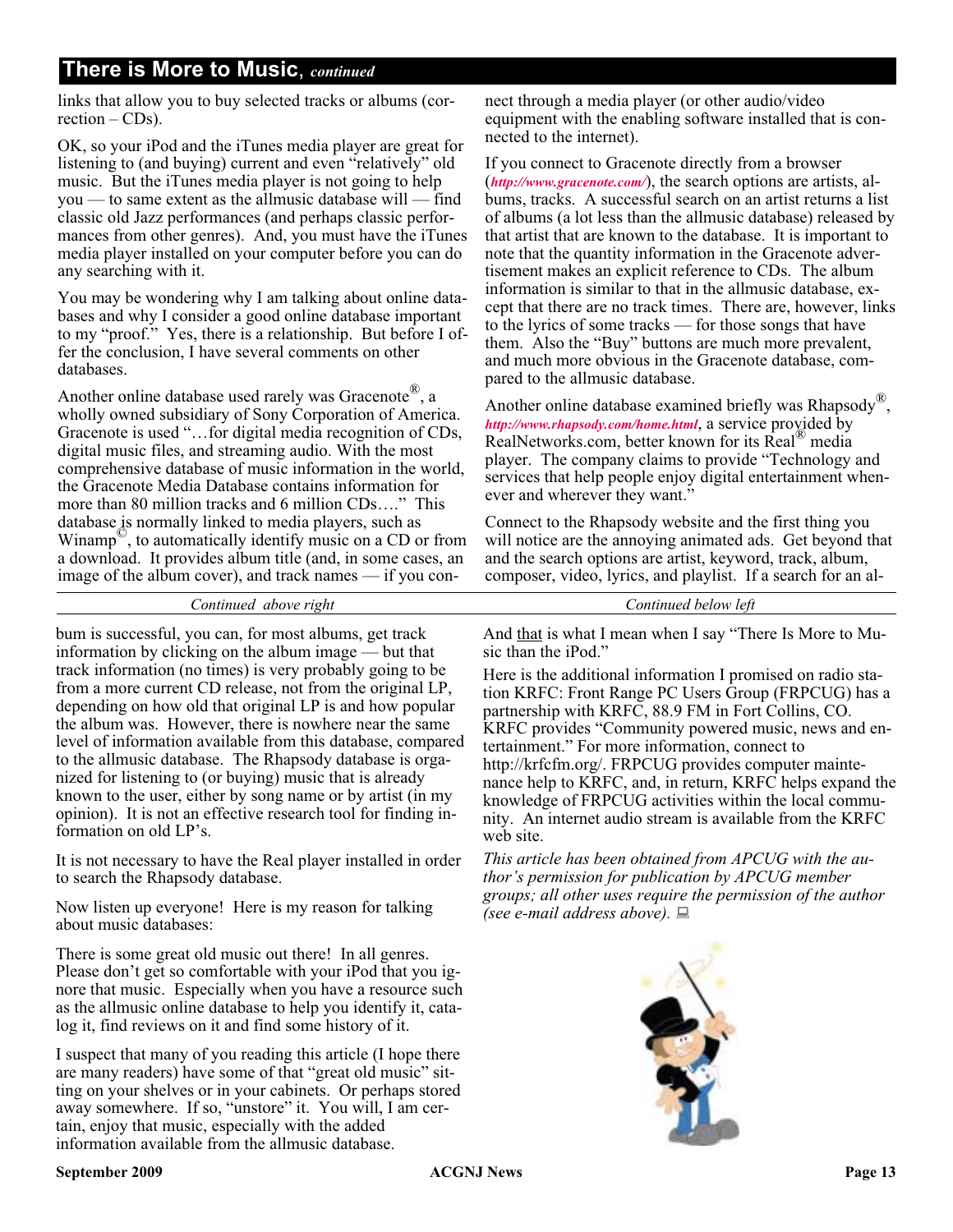# **What's in Your Wallet?**

#### *S. Jack Lewtschuk (Blacklion (at) royal.net) , Monterey Bay Users Group (www.mbug.org)*

#### *Credit Cards*

While two credit cards might act and look alike, levels of consumer protection that each type of credit card provides can be different. Under federal law, if someone steals your credit card you're only responsible to pay the first \$50 of unauthorized charges. However, if you notify the credit card issuer before a thief is able to make any charges, you may be free from all liability. If the credit card is not physically present when an unauthorized or fraudulent purchase is made (such as over the Internet), you're also free from liability for those charges.

MasterCard and Visa offer zero-liability protection where you don't have to pay any charges if someone uses your credit card to make an unauthorized purchase. Many credit cards offer additional benefits and supply a yearly summary of your spending.

#### *Debit Cards*

A debit card is a direct key to your bank account. The protection offered for debit card fraud is similar to credit cards but with a few exceptions. For example, your liability under federal law is limited to \$50, the same as for a credit card, but only if you notify the issuer within two business days of discovering the card's loss or theft. Your liability for debit card fraud can jump up to \$500 if you don't report the loss or theft within that time.

Debit cards provide a direct pass to you bank account. You may also face cash flow problems and bounced-check fees when thieves clean out your bank accounts.

If you are the type of person who gives a passing glance to your monthly bank statement, you could be totally liable for any fraudulent debit card charges if you wait 60 days or more from the time your statement is mailed.

Visa and MasterCard zero-liability protection applies to your debit card with them but only for transactions that do not involve the use of your PIN (personal identification number).

Additional protection against fraudulent use of your credit or debit cards may be available through your homeowner's or renter's insurance. Check your policy or with your agent for more information about your coverage.

You should avoid using your debit card for any online purchase or for things which are expensive. Why? The main reason is that it is much easier to dispute a charge when you use your credit card. If the gold-plated, limited-edition, hip-swinging Elvis wall clock arrives broken, your credit card company will remove the charge until the problem is resolved. With your debit card you are stuck dealing with the merchant directly to resolve any problems with a purchase. Don't fall for rumors about not signing your

*Continued above right Continued below left*

cards—all banks insist that you are much safer signing your cards immediately upon receiving them.

Just to make sure that you have all the necessary information should you become a victim of stolen or lost cards and other important documents:

- 1. Empty your wallet.
- 2. Place all your credit/debit cards and important documents on your scanner or copying machine.
- 3. Make copies of your cards, front and back.

4. Place the copy in a safe place: a safety deposit box, fire safe, or even your refrigerator is better than a desk drawer (in case of fire, the chances for survival of contents in your refrigerator are pretty good).

5. Check your wallet periodically. Thieves often steal just one credit card to make sure that you don't notice it's gone. By the time you notice, it's too late.

NOTE: When you give your card to a person to pay a bill, make sure that when you get it back it's your card and not an expired card belonging to someone else!

One last precaution: NEVER carry your Social Security card around with you.

*This article has been obtained from APCUG with the author's permission for publication by APCUG member groups; all other uses require the permission of the author (see e-mail address above).*

# **The Third Generation of USB**

#### *S. Jack Lewtschuk (Blacklion (at) royal.net) , Monterey Bay Users Group (www.mbug.org)*

Many of you recall the old USB (Universal Serial Bus) 1.1. Its time passed when the much faster USB 2.0 was invented—it's the USB we all use now to connect our peripherals (mouses, printers, flash drives, etc.).

Last November we were given some good news:

- Good news #1: by 2010 we will be able to buy USB 3.0.
- Good news #2: it will be 10 times faster than USB 2.0 and it will feature improved power efficiency.
- Good news #3: USB 3.0 will be backwards compatible with USB 2.0 and 1.1 devices, which means that we will have time to upgrade our peripheral devices when we are ready.

This article has been obtained from APCUG with the author's permission for publication by APCUG member groups; all other uses require the permission of the author (see e-mail address above).  $\Box$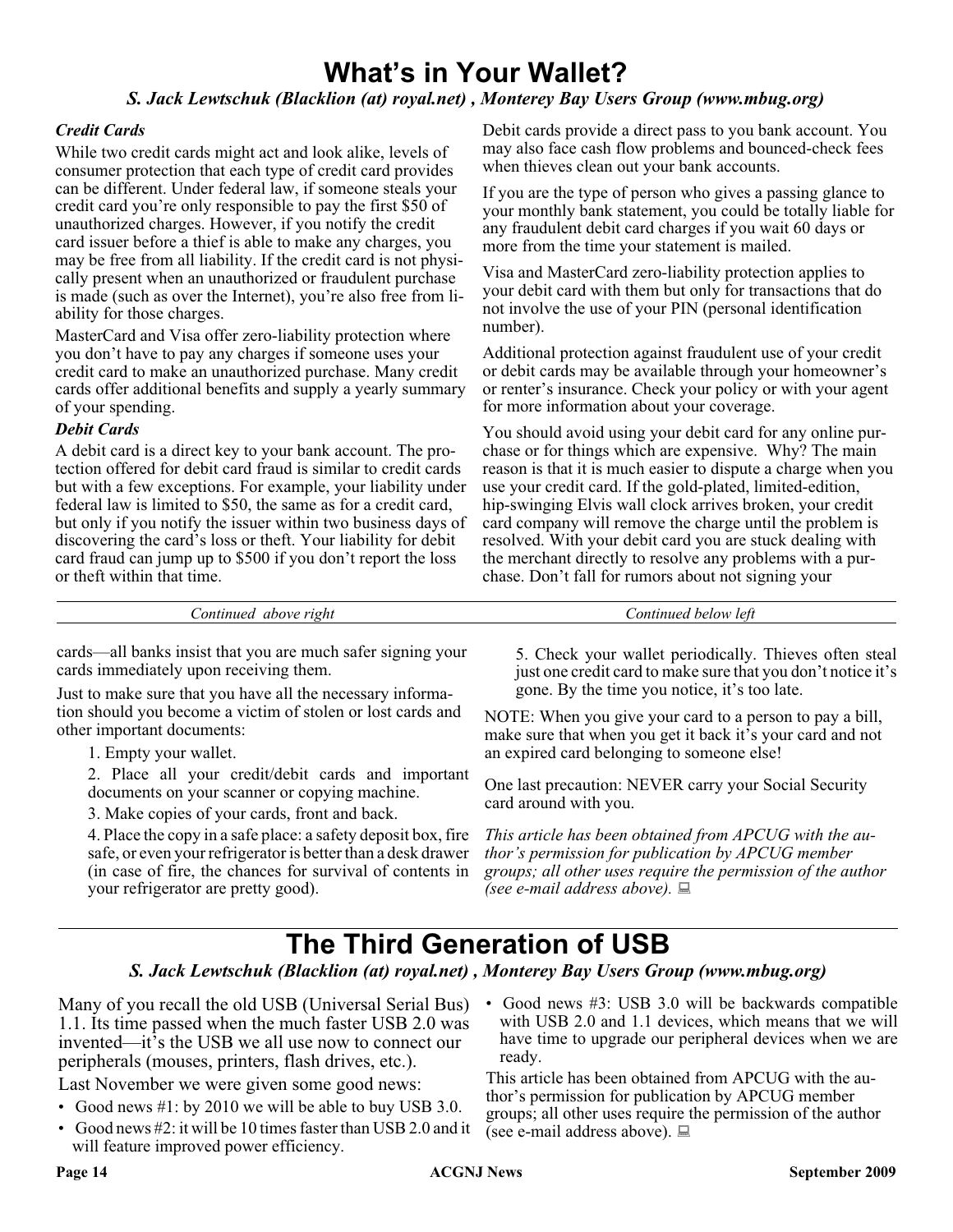# **SIG News**

#### **C/C++ Programming**

*Bruce Arnold (barnold@ieee.org)*

#### *<http://acgnj.barnold.us/index.html>*

This group is devoted to programming languages in general and  $\tilde{C}$ ,  $\tilde{C}$ ++, and  $\tilde{C}$ ++ for Windows programming in particular. Each month a small but hopefully useful program (complete with source code) is presented for discussion.



**June**: "**Inheritance".** Object Oriented Programming

(OOP) languages like  $C++$  have special characteristics. Two very important ones are "Inheritance" and "Polymorphism". We concentrated on a program that uses the first of these, Inheritance. A simple example that demonstrates the feature was presented. While the program is simple, the application of the concept cannot be underestimated. As can be seen in the above graphic, the program creates hundreds of images in only a second. These images can be dealt with as high level objects with all of the details hidden, or they can be dissected by the programmer down to the finest detail. Both options are available. The same concept can apply to an automobile database as to a cartoon face.

**Window Pains** *John Raff (jraff@comcast.net) <http://www.acgnj.org/groups/winpains.html>* Our intent is to provide members with Windows oriented application discussions, Microsoft and Linux style. Presentation to be directed to more heavy technological level of

Our *[download site](http://acgnj.barnold.us/Source/Index.htm)* has code and programs from most meetings.

*Our next meeting September 15.*

#### **Web Dev**

#### *Evan Willliams (ewilliams@collaboron.com)*

This SIG is an open forum for all Website Development techniques and technologies, to encourage study and development of web sites of all kinds. All languages will be considered and examined. Anyone interested please contact the Chairperson. The current project is a CMS for the club. Anyone interested in starting a new project, come to the meeting and announce / explain. Provide as much detail as possible. WebDev should be an all-encompasing development and examination forum for all issues, applications, OS, languages and systems one can use to build Websites. We currently have two Web dev languages .NET and Java as SIGs but the other langages and OS need to be investigated, examined and tested; Windows, Linux, UNIX, DEC, Vax, HP etc. Intel-PC, Motorola - MAC etc.

#### *Our next meeting September 9.*

**Java**

*Mike Redlich (mike@redlich.net)*

*<http://www.javasig.org>*

The Java Group covers beginner, intermediate, and advanced level Java programming. Primary focus is on developing useful/practical applets and applications, but can include topics such as Java I/O, JavaBeans, Reflection, object-oriented programming and software design issues.

*September 8* : Subject to be announced.

#### **Main Meeting**

*<http://www.acgnj.org/groups/mainmeet.html>*

#### *Mike Redlich (mike@redlich.net*)

*September 4*: No meeting this month due to Labor Day holiday.  $\Box$ 

#### **Investment Software**

*Jim Cooper (jim@thecoopers.org)*

#### *[http://www.acgnj.org/groups/sig\\_investment.html](http://www.acgnj.org/groups/sig_investment.html)*

The Investment SIG continues with presentations on how to use analysis programs TC2000 and TCNet. Large charts are presented on our pull down screen and illustrate the application of computer scans and formulas to find stocks for profitable investments. Technical analysis determines buy points, sell points and projected moves. Technical analysis can also be used on fundamentals such as earnings, sales growth, etc. We're no longer focusing on just Telechart -- if you are using (or interested in) Tradestation, eSignal, VectorVest -- or just in learning how to select and use charting and technical analysis, come join us !!

*Our next meeting: September 10.*

#### *Our next meeting September 18.*

attendee, although newbies are welcomed.

**September 2009 ACGNJ News Page 15**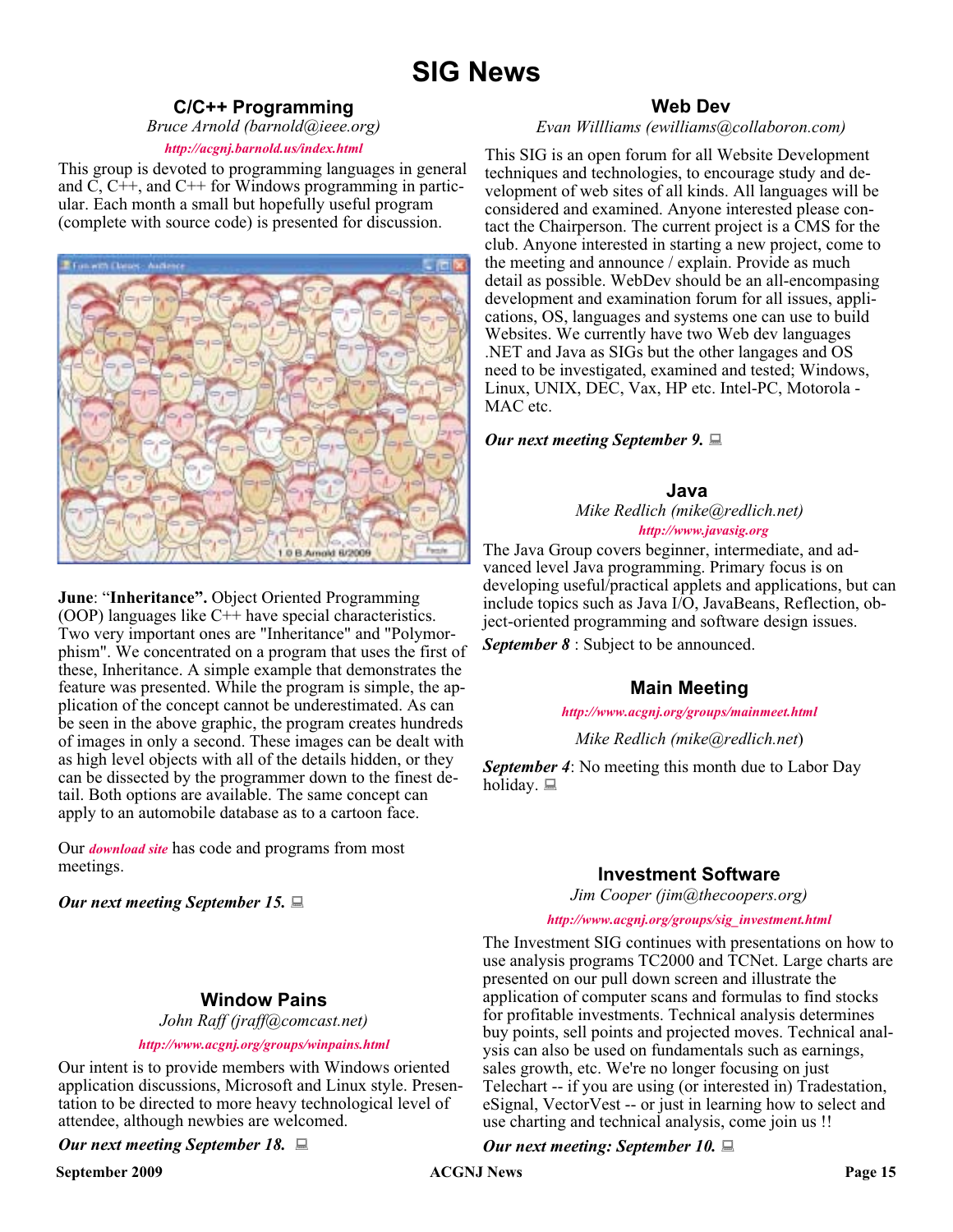## **Hardware Activity**

*Mike Reagan (hardware@acgnj.org)*

This group is dedicated to repairing, refurbishing and/or recycling older computers.

On *May 28th*, ten people attended the first meeting of the ACGNJ Hardware Activity; showing that there is, in fact, still a market for this type of event. One guy even came all the way from the Bronx! Although we did look at some of

#### **Layman's Forum**

*Matt Skoda (som359@aol.com)*

#### *<http://www.acgnj.org/groups/laymans.html>*

*We meet on the second Monday of the month* (no meetings in July and August) to discuss issues of interest to novice users or those who are planning to get started in computing. Watch our Web page for updates and announcements.  $\Box$ 

### **FireFox Activity**

*Firefox@acgnj.org*

This SIG is intended to be an open forum for **all** FireFox and Mozilla techniques and technologies, to encourage the study and development of web sites of all kinds. All the browsers will be considered and examined. All are encouraged to "think out of the box" about new web site design. All members and guests are invited to check out the design concepts and voice their opinion.

*Our next meeting June 15.*

the older equipment stored in the back room, most of our time was spent in "random access": talking about past experiences and planning for the future. Hopefully, we can establish a viable long-term schedule of projects, and keep the interest of those who attended this inaugural meeting.

#### **LUNICS (Linux/Unix)** *Our next meeting September 24.*

*Andreas Meyer (lunics@acgnj.org) <http//www.acgnj.org/groups/lunics.html>*

LUNICS is a group for those who share an interest in Unix and similar operating systems. While we do quite a bit with Linux, we've also been known to discuss Solaris and BSD as well. We meet on the first Monday of the month at the Scotch Plains Rescue Squad. See the web page for directions and more information. *Our next meeting September 7.*

#### **NJ Gamers**

*Gregg McCarthy (greggmajestic@gmail.com)*

*<http://www.NJGamers.com>*

*[www.lanparty.com](http://www.lanparty.com)*

**The next Friday Night Frag will be September 11, 6 p.m. to Saturday 12 noon — 18 hours for 5 bucks!**

BYOC - Bring your own computer

BYOF - Bring your own food.

and if you don't like sitting on metal chairs... BYO chair!

# **Broadsides (Tips & Tricks)**

*Ron Broadhurst (shiron (at) cfl.rr.com), Space Coast PC Users Group, FL ([www.scpcug.com\)](http://www.scpcug.com)*

#### **Have Windows Remind You About Updates**

Click Remind Me Later in the Automatic Updates dialog box before you download or install the update.

In the Reminder dialog box, you can specify the amount of time Windows should wait before reminding you.

If the reminder is for downloading, Windows reminds you only when you are connected to the Internet.

If the reminder is for installing, Windows reminds you according to the schedule that you specify.

#### **Customize the Start Menu**

The Start menu gets more real estate in XP than in previous versions, and it's more customizable. To make the Start menu display only the applications you want, rather than the default determined by Microsoft:

Right-click in an empty section of the Start menu's left column.

Select Properties > Start Menu > Customize. Here you'll find a list of your most frequently used programs. (XP keeps track of what you use and what you don't, then updates this list dynamically).

Don't want your boss to know that Pinball, Solitaire and Quake all make your list?

Go to the General tab, click Clear List, and set the counter to zero.

## **Add Familiar Icons Back to Your Desktop**

It's the case of the missing icons. Many of you may be wondering where all the icons from your desktop are in Windows XP? You can place at least My Computer, My Network Places and My Documents on the desktop.

Right-click on the desktop and then click Properties.

Click the Desktop tab and then click on Customize Desktop.

Put a check mark in the box next to My Document, My Computer, My Network Places or Internet Explorer, to add those familiar icons to your desktop.

#### **How to Find Your IP Address in Windows XP**

Start and click Run

Type "cmd" (without quotes) and hit enter

Once the box opens type "ipconfig /all" (without quotes) and hit enter.

*This article has been obtained from APCUG with the author's permission for publication by APCUG member groups; all other uses require the permission of the author (see e-mail address above).*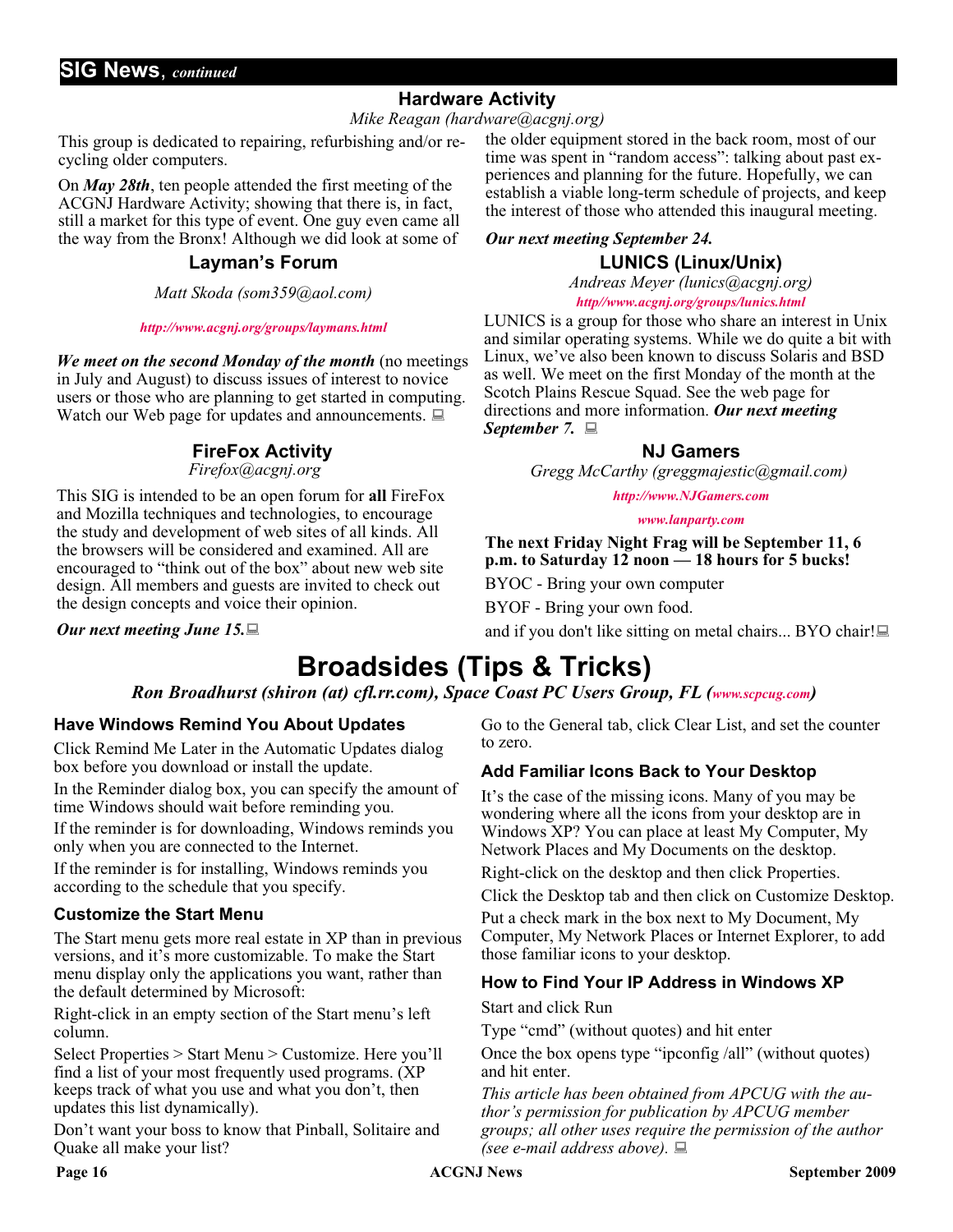# **Guru Corner**

If you need help with any of the technologies listed below, you can call on the person listed. Please be considerate and call before 10 PM.

## **Discount Computer Magazine Price List**

**As described by the DealsGuy**

| you can call on the person listed. Please be considerate and |                          |              | 1 <sub>yr</sub>                                                                                                         |         | $2 \text{ yr}$ 3 yr |       |
|--------------------------------------------------------------|--------------------------|--------------|-------------------------------------------------------------------------------------------------------------------------|---------|---------------------|-------|
| call before 10 PM.                                           |                          |              | <b>Computer Games</b>                                                                                                   | \$10.95 | 20.95               | 29.95 |
|                                                              | <b>Software</b>          |              | <b>Computer Gaming World</b>                                                                                            | 14.95   | 28.95               | 41.95 |
|                                                              |                          |              | Computer Shopper1                                                                                                       | 16.97   | 32.95               | 47.95 |
| <b>HTML</b>                                                  | Mike Redlich             | 908-246-0410 | Dr. Dobbs Journal                                                                                                       | 15.95   | 30.95               |       |
|                                                              | Jo-Anne Head             | 908-769-7385 | Mac Addict                                                                                                              | 10.97   |                     |       |
| ColdFusion                                                   | Jo-Anne Head             | 908-769-7385 | Mac Home Journal                                                                                                        | 15.97   | 29.97               |       |
|                                                              |                          |              | Mac World                                                                                                               | 12.95   |                     |       |
| <b>CSS</b>                                                   | Frank Warren             | 908-756-1681 | Maximum PC                                                                                                              | 9.95    | 18.95               | 27.95 |
|                                                              | Jo-Anne Head             | 908-769-7385 | Microsoft System Journal                                                                                                | 21.95   | 39.95               |       |
| Java                                                         | Mike Redlich             | 908-246-0410 | PC Gamer                                                                                                                | 12.95   |                     |       |
|                                                              |                          |              | PC Magazine (22/44/66 Issues)                                                                                           | 25.97   | 48.95               | 68.95 |
| $C++$                                                        | <b>Bruce Arnold</b>      | 908-735-7898 | PC World                                                                                                                | 16.95   |                     |       |
|                                                              | Mike Redlich             | 908-246-0410 | Wired                                                                                                                   | 6.00    | 12.00               | 17.00 |
| ASP                                                          | Mike Redlich             | 908-246-0410 | These prices are for new subscriptions and renewals. All<br>orders must be accompanied by a check, cash or Money        |         |                     |       |
| Perl                                                         | John Raff                | 973-560-9070 | Order. Make payable to Herb Goodman, and mail to:                                                                       |         |                     |       |
|                                                              | Frank Warren             | 908-756-1681 | Herb Goodman, 8295 Sunlake Drive, Boca Raton,<br>FL 33496                                                               |         |                     |       |
| XML                                                          | Mike Redlich             | 908-246-0410 | Telephone: 561-488-4465, e-mail: hgoodman@prod-<br>igy.net                                                              |         |                     |       |
| Genealogy                                                    | Frank Warren             | 908-756-1681 | Please allow 10 to 12 weeks for your magazines to start.                                                                |         |                     |       |
| <b>Home Automation</b>                                       | Frank Warren             | 908-756-1681 | For renewals you must supply an address label from your<br>present subscription to insure the correct start of your re- |         |                     |       |
|                                                              | <b>Operating Systems</b> |              | newal. As an extra service I will mail a renewal notice<br>about 4 months prior to their expiration date. I carry more  |         |                     |       |
| Windows 3.1                                                  | <b>Ted Martin</b>        | 732-636-1942 | than 300 titles at excellent prices — email for prices. $\Box$                                                          |         |                     |       |

## **ACGNJ MEMBERSHIP APPLICATION**

Sign up online at http://www.acguj.org/membershipApplication.html and pay dues with PayPal.

|                 |                                          |                                                                                   | Dues      |                |                       |
|-----------------|------------------------------------------|-----------------------------------------------------------------------------------|-----------|----------------|-----------------------|
|                 | <b>US/CANADA</b>                         | <b>FAMILY OF MEMBER</b>                                                           |           | <b>STUDENT</b> | <b>SENIOR CITIZEN</b> |
| 1 Year          | \$25                                     | 120100<br>\$10                                                                    |           | \$20           | (Over 65)<br>\$20     |
| 2 Years         | \$40                                     |                                                                                   |           |                |                       |
| 3 Years         | \$55                                     |                                                                                   |           |                | \$45                  |
|                 | Mail this application and your check to: | AMATEUR COMPUTER GROUP OF NEW JERSEY, INC., P.0. BOX 135, SCOTCH PLAINS, NJ 07076 |           |                |                       |
|                 |                                          | New Member Renewal Address Change                                                 |           |                |                       |
| First Name      |                                          |                                                                                   | Last Name |                | Phone                 |
| Mailing Address |                                          |                                                                                   |           |                | E-Mail                |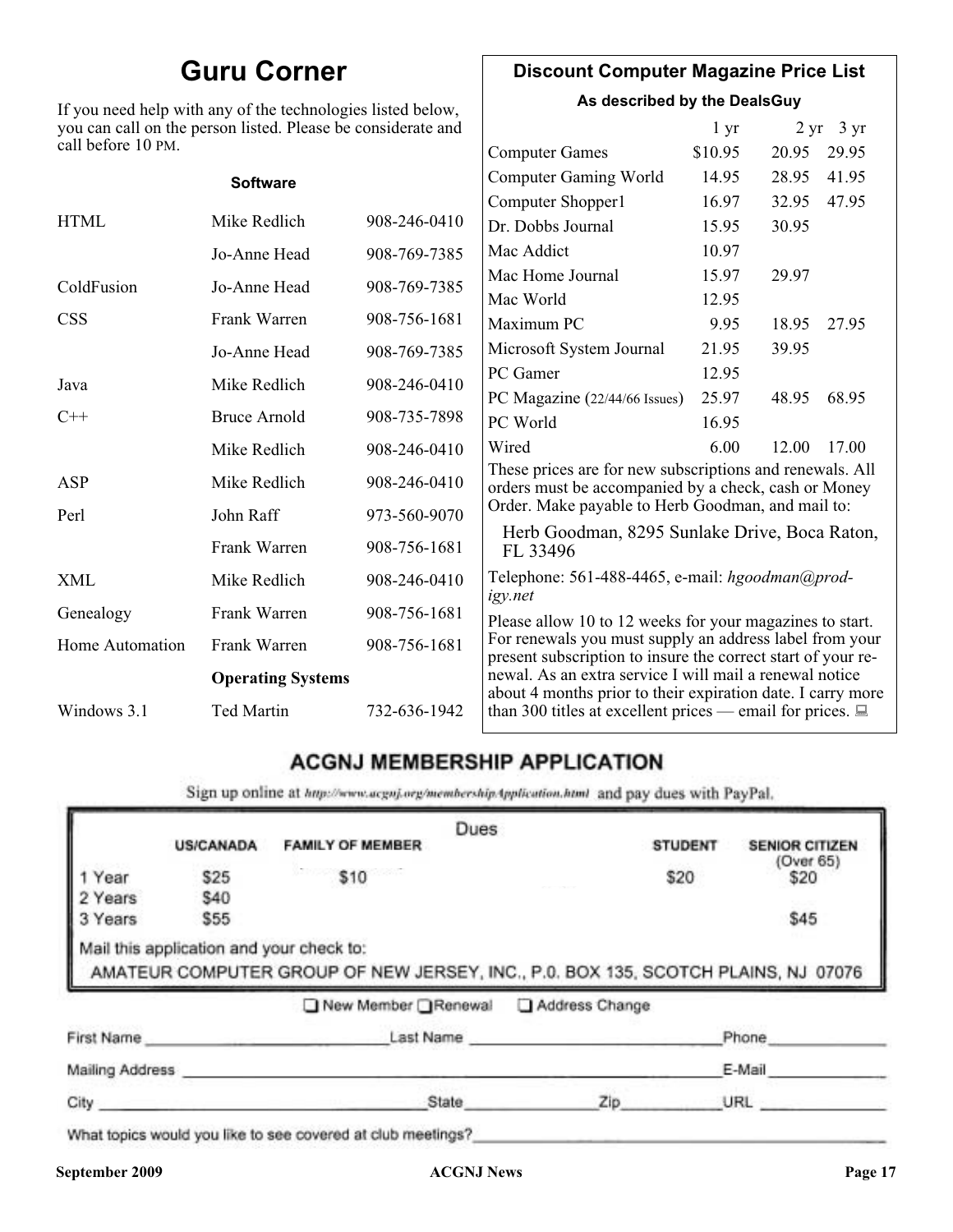| <b>Other Local Computer Groups</b>                                                                                                                                             |                                                                                                                                                           |                                                                                                                                                                      |  |  |
|--------------------------------------------------------------------------------------------------------------------------------------------------------------------------------|-----------------------------------------------------------------------------------------------------------------------------------------------------------|----------------------------------------------------------------------------------------------------------------------------------------------------------------------|--|--|
| <b>Princeton Macintosh User Group:</b> 7:15 pm 2nd<br>Tuesday, Jadwin Hall, A-10, Washington Rd,<br>Princeton, $(609)$ 252-1163, www.pmug-nj.org                               | Linux Users Group in Princeton: 7 pm, 2nd<br>Wednesday, Lawrence Branch Mercer Library,<br>Rt#1 & Darrah Lane, Lawrence NJ<br>http://www.lugip.org        | <b>New York PC:</b> 3rd Thurs, 7 pm, PS 41, 116 W<br>11th St. For info call hotline, (212) 533-NYPC,<br>http://www.nypc.org                                          |  |  |
| <b>Computer Education Society of Philadelphia:</b><br>Meetings & Workshops at Jem Electronics, 6622<br>Castor Ave, Philadelphia PA. www.cesop.org/                             | <b>Brookdale Computer Users Group:</b> 7 pm, 3rd<br>Friday, Brookdale Community College, Bldg<br>MAN Rm 103, Lincroft NJ. (732)-739-9633.<br>www.bcug.com | NJ Macintosh User Group: 8 pm, 3rd Tuesday,<br>Allwood Branch Library, Lyall Rd, Clifton NJ.<br>$(201) 893 - 5274$ http://www.njmug.org.                             |  |  |
| PC User Group of So. Jersey: 2nd Mon., 7 pm,<br>Trinity Presb. Church, 499 Rt 70 E, Cherry Hill,<br>NJ. L. Horn, (856) 983-5360<br>http://www.pcugsj.org                       | Hunterdon Computer Club: 8:30 am, 3rd Sat,<br>Hunterdon Medical Center, Rt 31, Flemington NJ.<br>www.hunterdoncomputerclub.org. (908)<br>995-4042.        | NY Amateur Computer Group: 2nd Thurs, 7<br>pm, Rm 806 Silver Bldg, NYU, 32 Waverly Pl,<br>NYC http://www.nyacc.org                                                   |  |  |
| Morris Micro Computer Club: 7 pm 2nd Thurs.,<br>Morris County Library, Hanover Ave, Morristown<br>NJ, (973) 267-0871.<br>http://www.morrismicro.com                            | Central Jersey Computer Club: 8 pm, 4th Fri-<br>day, Rm 74, Armstrong Hall, College of NJ. Rich<br>Williams, (609) 466-0909.                              | NJ PC User Group: 2nd Thurs, Monroe Rm at<br>Wyckoff Public Library, 7 pm. Maureen Shannon,<br>$(201)$ 853-7432, www.njpcug.org                                      |  |  |
| <b>Philadelphia Area Computer Society: 3rd Sat, 12</b><br>noon Main Meeting, groups 8 am-3 pm. Upper<br>Moreland Middle School, Hatboro PA. (215)<br>764-6338. www.pacsnet.org | NJ Computer Club: 6:15 pm, 2nd Wednesday ex-<br>cept Jul & Aug, North Branch Reformed Church,<br>203 Rt 28, Bridgewater NJ. http://www.njcc.org           | Princeton PC Users Group: 2nd Monday,<br>Lawrenceville Library, Alt Rt 1 & Darrah Lane,<br>Lawrenceville, Paul Kurivchack (908) 218-0778,<br>http://www.ppcug-nj.org |  |  |

| <b>Classified</b>                                                                                                                                                                                                 | <b>Radio and TV Programs</b>                                                                                                                                                                                                       |
|-------------------------------------------------------------------------------------------------------------------------------------------------------------------------------------------------------------------|------------------------------------------------------------------------------------------------------------------------------------------------------------------------------------------------------------------------------------|
| <b>FREE TO MEMBERS.</b> Use our classi-<br>fied ads to sell off your surplus computer                                                                                                                             | <b>Computer Radio Show, WBAI</b><br>Amold<br>Slenside Rd<br>99.5 FM, NY, Wed. 8-9 p.m.<br>Auditorium                                                                                                                               |
| stuff. Send copy to Classified, ACGNJ<br>NEWS, P.O. Box 135, Scotch Plains NJ<br>07076 or e-mail to the editor,<br><i>bdegroot@ptd.net.</i> Classified ads are free to<br>members, one per issue. Non-members pay | <b>Software</b><br>Review,<br>The<br>LEXA A3<br>Learning Channel, Saturday<br>178<br>$10-10:30$ p.m.                                                                                                                               |
| \$10. Send check payable to ACGNJ Inc. with<br>copy. Reasonable length, please. Deadline:<br>1st of preceding month. (For example, April                                                                          | On Computers, WCTC 1450<br>0.5.22<br>AM, New Brunswick, Sunday<br>Echo<br>Queen<br>1-4 p.m. To ask questions call<br>Diner<br>$(800)$ 677-0874.                                                                                    |
| Member of<br>Personal Computer User Groups                                                                                                                                                                        | Borlo Ave.<br>$C_{\rm{max}}$<br>PC Talk, Sunday from 8 p.m. to<br>Terri Rd.<br>Scotch Pigins<br>10 p.m., 1210 AM Philadelphia.<br>Rescue Sound<br><b>Ext1 135</b><br>$1800 - 876 - WPEN$ , Webcast<br>at http://www.pctalkweb.net. |

#### *<http://www.apcug.net>*

#### **Directions to Meetings at Scotch Plains Rescue Squad, 1916 Bartle Ave., Scotch Plains NJ**

#### **From New York City or Northern New Jersey**

Take Route 1&9 or the Garden State Parkway to US 22 Westbound.

#### **From Southern New Jersey**

Take Parkway north to Exit 135 (Clark). Stay on left of ramp, follow circle under Parkway. Bear right to Central Avenue; follow to Westfield and under RR overpass. Left at light to North Avenue; follow to light in Fanwood. Right on Martine (which becomes Park Ave). Right on Bartle Ave in middle of shopping district.Scotch Plains Rescue Squad (2-story brick) is located on the right. Do not park in the row next to the building — you'll be towed.

#### **From I-78 (either direction)**

Take exit 41 (Scotch Plains); follow signs to US 22. Turn right at light at bottom of hill and use overpass to cross Rt. 22. Follow US 22 Westbound directions.

#### **From US 22 Westbound**

 $\zeta$ 

Exit at Park Avenue, Scotch Plains after McDonalds on the right, diagonally opposite Scotchwood Diner on the left, immediately before the overpass. After exiting, turn left at the light and use overpass to cross US 22. Bear right at bottom of ramp to continue south on Park Avenue. Turn left at the second light (a staggered intersection). Scotch Plains Rescue Squad (2-story brick) is on the right. Do not park in the row next to the building — you'll be towed. We meet on the second floor, entering by the door at the right front of the building.

#### **From Western New Jersey**

Take US 22 Eastbound to the Park Avenue exit. The exit is about a mile past Terrill Road and immediately past the overpass. Exit onto Park Avenue South and follow the directions above to the Rescue Squad building.